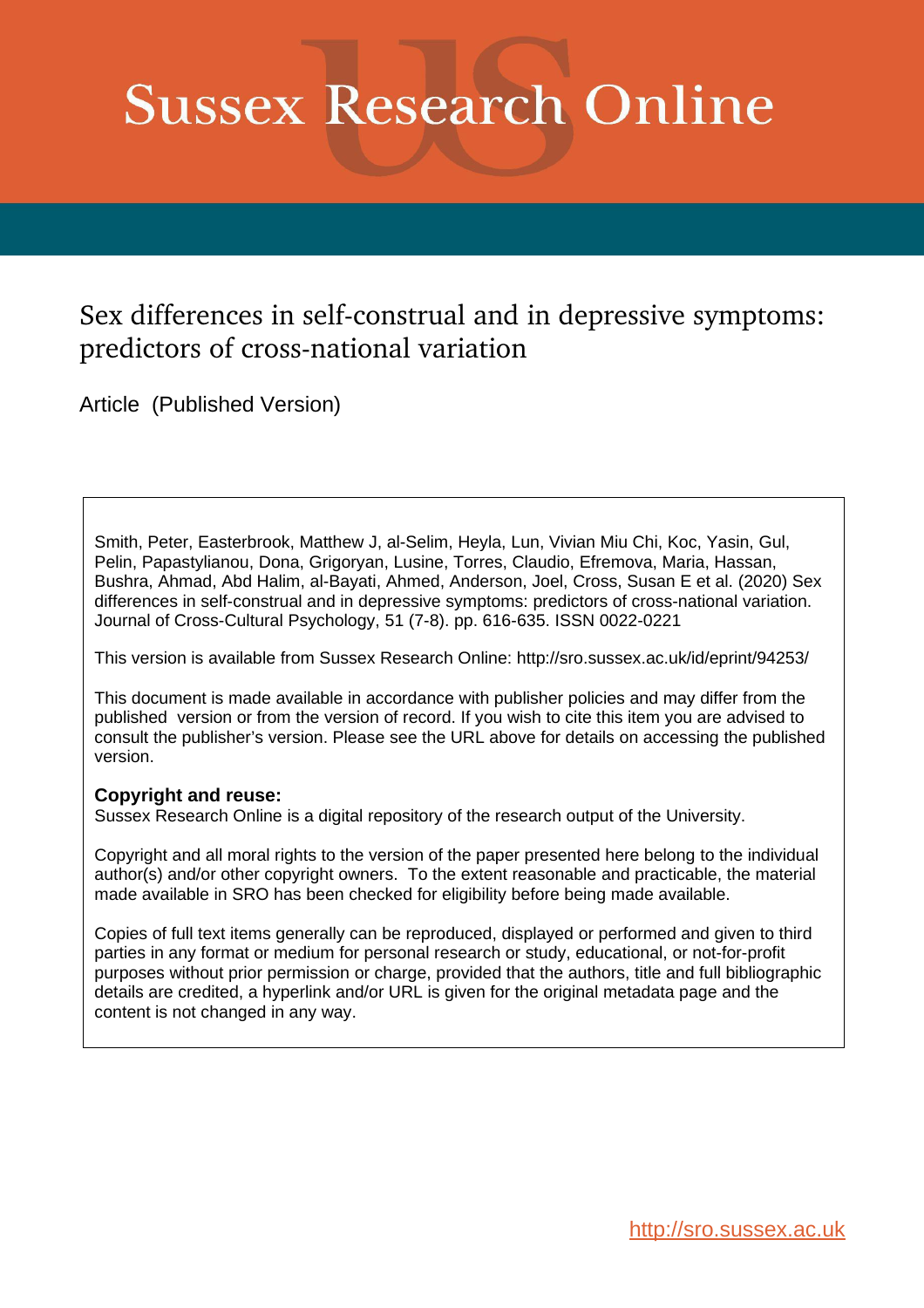# **Sex Differences in Self-Construal and in Depressive Symptoms: Predictors of Cross-National Variation**

Journal of Cross-Cultural Psychology  $1 - 20$ © The Author(s) 2020



DOI: 10.1177/0022022120939655 Article reuse guidelines: [sagepub.com/journals-permissions](https://us.sagepub.com/en-us/journals-permissions) [journals.sagepub.com/home/jcc](https://journals.sagepub.com/home/jcc)



Peter B. Smith<sup>1</sup><sup>.</sup>, Matthew J. Easterbrook<sup>1</sup>, Heyla al-Selim<sup>2</sup>, Vivian Miu Chi Lun<sup>3</sup>, Yasin Koc<sup>4</sup>, Pelin Gul<sup>5</sup>, Dona Papastylianou<sup>6</sup>, Lusine Grigoryan<sup>7</sup> Claudio Torres<sup>8</sup>, Maria Efremova<sup>9</sup>, Bushra Hassan<sup>10</sup>, Abd Halim Ahmad<sup>11</sup>, Ahmed al-Bayati<sup>12</sup>, Joel Anderson<sup>13</sup>, Susan E. Cross<sup>5</sup>, Gisela Isabel Delfino<sup>14</sup>, **Vladimer Gamsakhurdia15 , Alin Gavreliuc16 ,**  Dana Gavreliuc<sup>16</sup>, Ceren Gunsoy<sup>17</sup> **, Anna Hakobjanyan<sup>18</sup>** Siugmin Lay<sup>19</sup>, Olga Lopukhova<sup>20</sup>, Ping Hu<sup>21</sup>, Diane Sunar<sup>22</sup>, Maria Luisa Mendes Texeira<sup>23</sup>, Doriana Tripodi<sup>24</sup>, Paola Eunice Diaz Rivera<sup>25</sup>, Yvette van Osch<sup>26</sup>, Masaki Yuki<sup>27</sup>, Ammar Abbas<sup>28</sup>, Natsuki Ogusu<sup>27</sup>, Catherine T. Kwantes<sup>29</sup>, **Rolando Diaz-Loving25, Lorena Perez Floriano30, Trawin Chaleeraktrakoon31 , and Phatthanakit Chobthamkit32**

1 University of Sussex, UK <sup>2</sup>King Saud University, Saudi Arabia <sup>3</sup>Lingnan University, Hong Kong 4 Groningen University, Netherlands 5 Iowa State University, USA 6 University of Athens, Greece 7 Ruhr University, Germany 8 University of Brasilia, Brazil <sup>9</sup>HSE University, Russia 10International Islamic University, Pakistan 11Universiti Utara Malaysia, Malaysia 12Lawrence Technological University, USA <sup>13</sup> Australian Catholic University and La Trobe University, Australia <sup>14</sup>Pontifical Catholic University of Argentina, Argentina <sup>15</sup>Ivane Javakhishvili Tbilisi State University, Georgia 16West University of Timisoara, Romania <sup>17</sup>Clemson University, USA <sup>18</sup>Yerevan State University, Armenia 19Pontificia Universidad Católica de Chile, Chile <sup>20</sup>Kazan Federal University, Kazan, Russia 21Renmin University, China 22Istanbul Bilgi University, Turkey 23Mackenzie University, Brazil <sup>24</sup>Gioia Tauro, Italy <sup>25</sup> Autonomous University of Mexico, Mexico City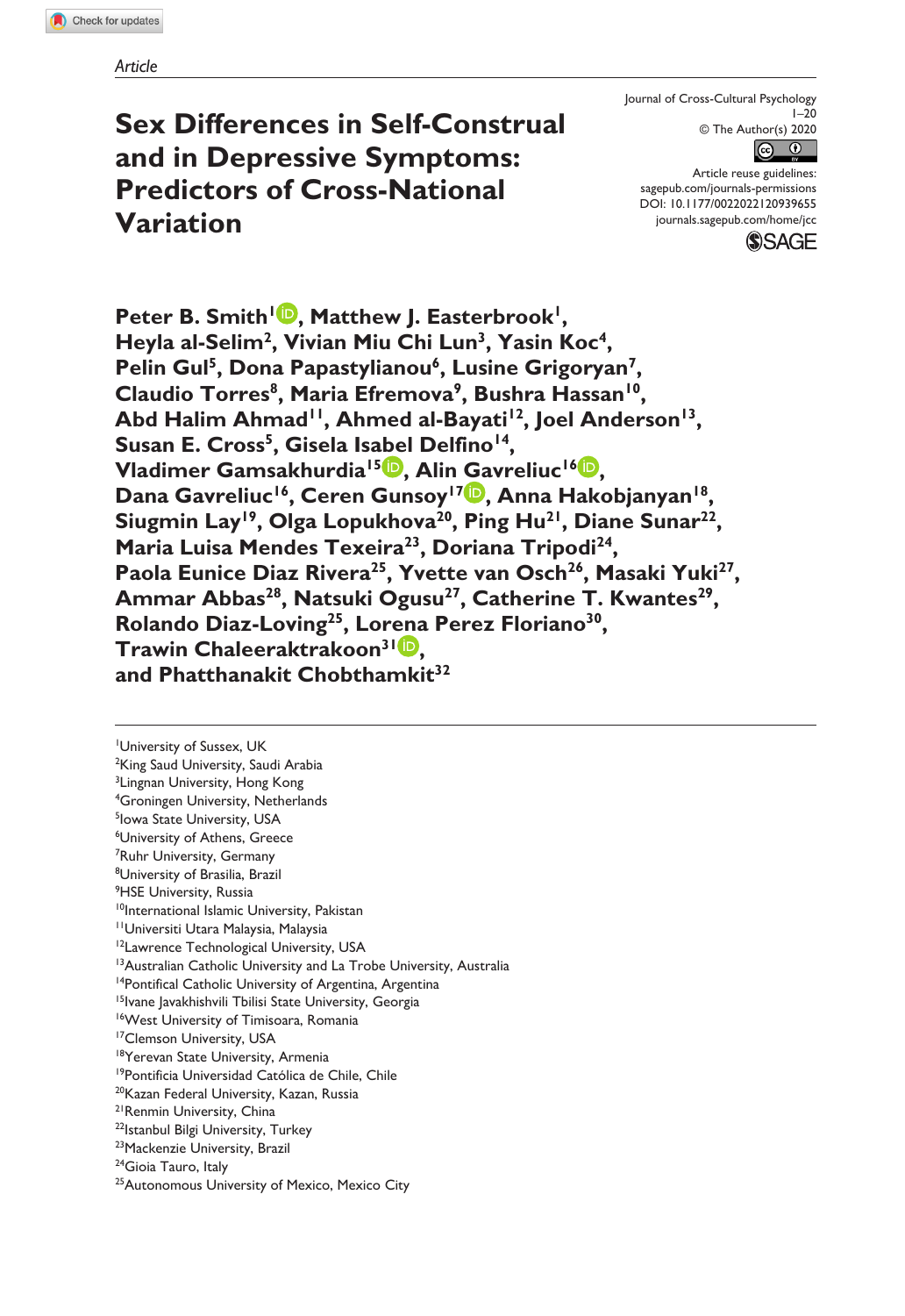#### **Abstract**

Sex differences in aspects of independent versus interdependent self-construal and depressive symptoms were surveyed among 5,320 students from 24 nations. Men were found to perceive themselves as more self-contained whereas women perceived themselves as more connected to others. No significant sex differences were found on two further dimensions of self-construal, or on a measure of depressive symptoms. Multilevel modeling was used to test the ability of a series of predictors derived from a social identity perspective and from evolutionary theory to moderate sex differences. Contrary to most prior studies of personality, sex differences in selfconstrual were larger in samples from nations scoring lower on the Gender Gap Index, and the Human Development Index. Sex differences were also greater in nations with higher pathogen prevalence, higher self-reported religiosity, and in nations with high reported avoidance of settings with strong norms. The findings are discussed in terms of the interrelatedness of selfconstruals and the cultural contexts in which they are elicited and the distinctiveness of student samples.

#### **Keywords**

self-construal, gender differences, gender equality, religiosity, independence versus interdependence

It is well established that on average men and women differ from one another in their self-perceptions, their values and their personality, as well as in the stereotypes that they hold about typical persons of a given sex (Eagly, 1987; McCrae et al., 2005; Schwartz & Rubel, 2005; Williams & Best, 1990). Men typically see themselves as more agentic and women typically see themselves as more communal. The particular concern of this paper is with the ways in which these effects differ between cultural groups, as exemplified by variations in self-construal and in depressive symptoms. It was established some time ago that, across the 30 nations sampled by Williams and Best (1990), self-descriptions and gender stereotypes were more divergent in Western samples than in non-Western samples. The gap between stereotypes for men and for women was greater in nations identified by Hofstede (2001) as high on individualism and low on power distance. Similar sex differences have been found more recently for Big Five personality traits across 26 nations (Costa et al., 2001), across 56 nations (Schmitt et al., 2008), and across 53 nations (Lippa, 2010). Women have been found to score significantly higher than men on neuroticism, extraversion, agreeableness and conscientiousness. An index summarizing these differences at the national level showed significantly larger differences in nations scoring high on measures of gender empowerment, even after controlling for scores on the human development index (<http://hdr.undp.org/statistics/data/indicators.cfm>) (Schmitt et al., 2008). Similar effects have been reported more recently among adults from 20 nations (Mac Giolla & Kajonius, 2018).

- 29University of Windsor, Canada
- 30Diego Portales University, Chile

# **Corresponding Author:**

Peter B. Smith, School of Psychology, University of Sussex, Falmer, Brighton, BN1 9QH, UK. Email: [psmith@sussex.ac.uk](mailto:psmith@sussex.ac.uk)

<sup>&</sup>lt;sup>26</sup>Tilburg University, Netherlands

<sup>27</sup> Hokkaido University, Japan

<sup>&</sup>lt;sup>28</sup>University of Baghdad, Iraq

<sup>&</sup>lt;sup>31</sup>Thammasat University, Thailand

<sup>&</sup>lt;sup>32</sup>University of Kent, UK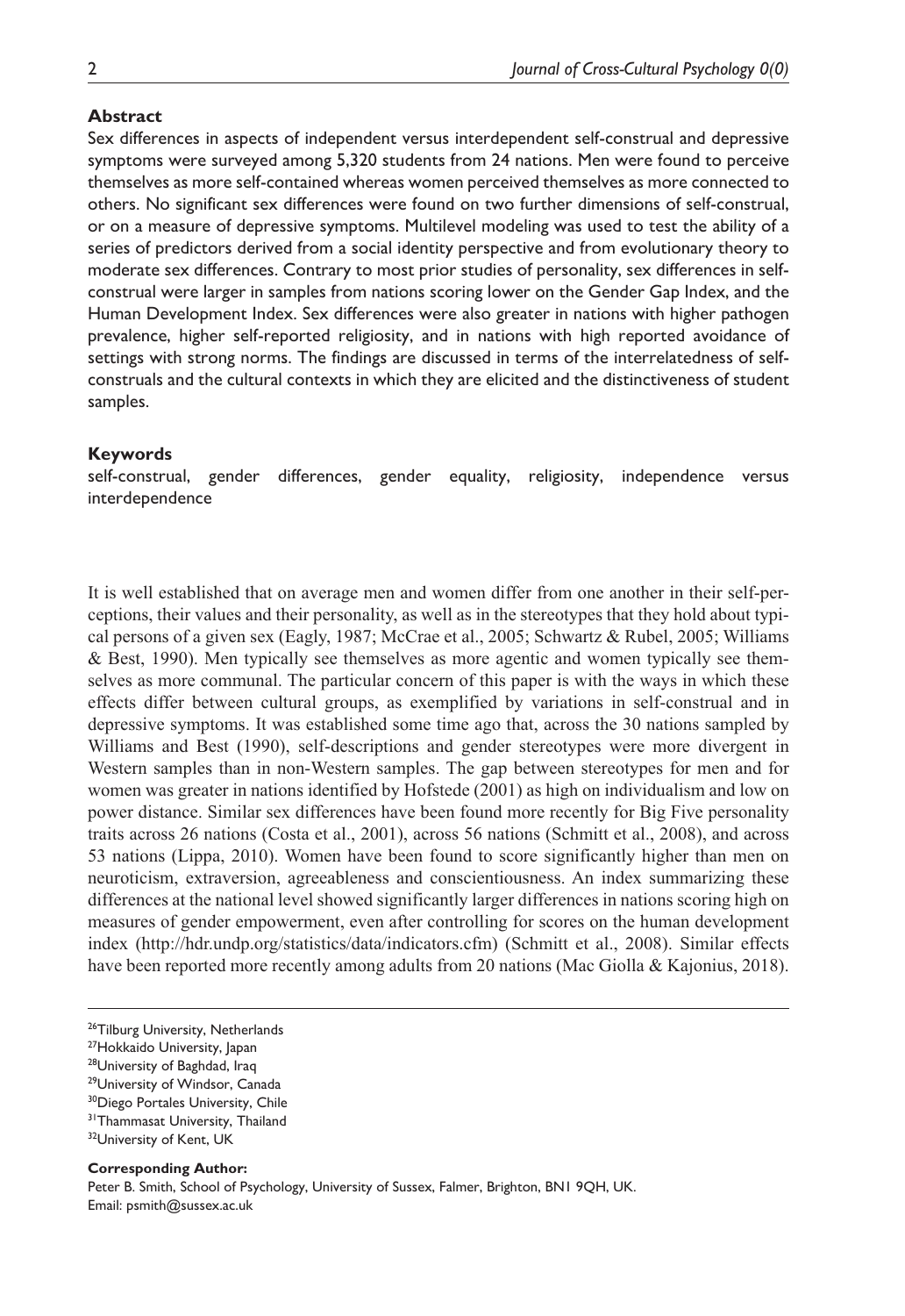However, among adults across 53 nations sex differences in Big Five personality were unrelated to gender equity for four of five dimensions (Lippa, 2010).

In this study we explore the related issue of sex differences in self-construal. Researchers into personality and self-construal both typically focus on variations in how respondents describe themselves on rating scales. However, the items on these scales differ in ways that reflect the contrasting assumptions of researchers in each field. While personality researchers acknowledge that behaviors vary across contexts (Mischel, 1977), they seek to identify the biologically rooted dispositions that underlie these variations. Big Five personality items typically describe a specific behavior or sentiment and rarely refer to context (McCrae & Costa, 1997). In contrast, self-construal researchers have typically been concerned with how respondents report their relations with those around them (Markus & Kitayama, 1991). Scale items tap the degree of respondents' investment in those around them and how this is sustained (Singelis, 1994). Self-construal theorists assign major potency to social context, showing that differing self-construals may be elicited by experimental manipulation or by daily involvement in settings with differing demand characteristics (Hong et al., 2000). Nonetheless, they observe that national differences in self-construal are found to be relatively consistent, most probably because the types of events that elicit a given type of self-construal occur more frequently in some cultures than in others (Smith et al., 2013).

Sex differences in self-construal have rarely been investigated cross-culturally, and we know little about the extent of such differences or whether they may be explained in a similar manner to sex differences in personality. In an early study, Kashima et al., (1995) proposed that while samples from different nations can be characterized in terms of varying endorsement of personal agency, differences between the sexes are more strongly related to variations in emotional relatedness to one another. This prediction was based on the premise that cultures have evolved in relation to the distinctive ecological challenges with which they must contend (Berry, 2018), whereas sex roles have traditionally derived from a division of labor between sustenance and child-rearing. Sampling students from two individualistic cultural groups (Australia and mainland USA) and three collectivistic cultural groups (Japan, Korea, and Hawaii), Kashima et al. (1995) found support for these hypotheses. The measure of agency (i.e., the extent to which people regard themselves as having independence of action and opinion) differentiated cultures but not sexes, whereas the measure of relatedness (i.e., the extent to which people regard themselves as emotionally related to others) differentiated both cultures and sexes. Put differently, sex differences were found in relation to some aspects of self-construal but not in relation to other aspects.

In this study, we first extend the work of Kashima et al. (1995) by investigating whether measures of self-construal show sex differences, using an improved measure of self-construal and a much broader range of samples. We also draw on the theoretical perspectives that have been advanced to account for the finding of a greater magnitude of sex differences in personality in Western nations. Given the contemporary emphasis upon gender equality, particularly within Western nations, these results have challenged theorists and researchers as to how best to explain them. Two principal explanations have been advanced, the first deriving from the application of social identity theory to the study of cultural differences (Guimond et al., 2007) and the second deriving from evolutionary theory (Schmitt, 2014; Schwartz & Rubel-Lifschitz, 2009). We consider these two perspectives in turn, and then test hypotheses derived from them in relation to the perspective of Kashima et al. as predictors of sex differences in self-construal. In order to relate our design to prior studies sampling Big Five personality dimensions (Costa & McCrae, 1995), we also test our predictions in relation to sex differences in depressive symptoms, which we include as a proxy for the personality dimension of neuroticism.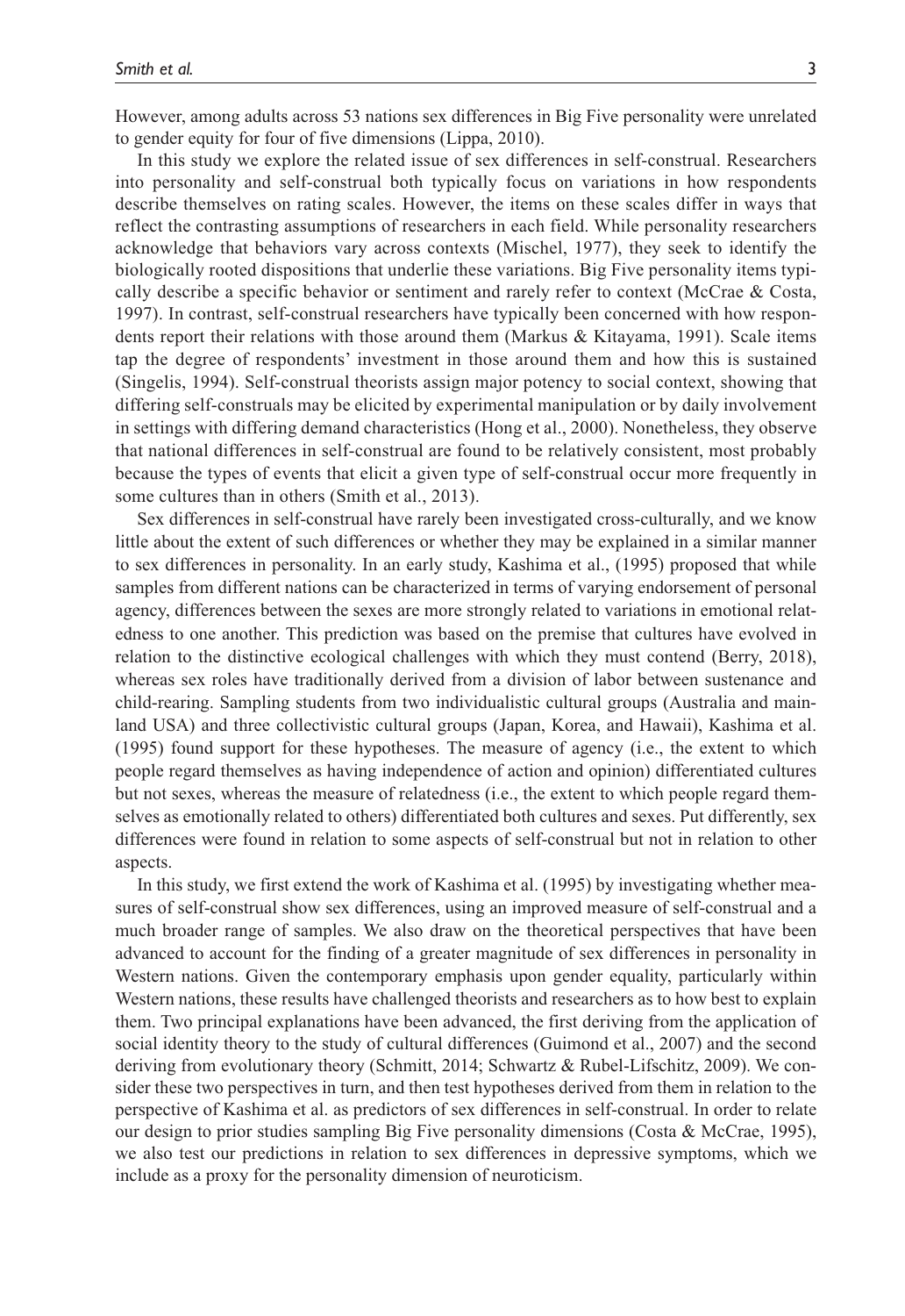#### *The Social Identity Perspective*

The most extensively investigated aspect of cross-cultural differences in self-construal has concerned variations in individualism-collectivism (Hofstede, 2001; Markus & Kitayama, 1991). Persons within more individualistic cultures are typically found to describe themselves in ways that emphasize their independence of others, while those from more collectivistic cultures emphasize their relatedness to others. There has been extensive debate as to how to measure this contrast validly (Oyserman et al., 2002; Schimmack, Oishi & Diener, 2005; Vignoles et al., 2016).

Guimond et al. (2006a) drew on the formulation of social identity known as self-categorisation theory (Turner et al., 1987) to predict the consequences of asking respondents to undertake different types of social comparison. In particular they contrasted comparing oneself with others of one's own sex, with the other sex, or a control condition where no explicit comparison was requested. Among samples of students from France and UK, participants were randomly assigned to these three experimental conditions. They found that asking respondents to rate themelves in comparison with the opposite sex yielded larger sex differences in self-construal than in either the within-sex or the control conditions. In a further study, samples were included from five Western European nations, USA, and two nations that are more collectivistic (Tunisia and Malaysia). It was again found that sex differences were greater for those making cross-sex comparisons (Guimond et al., 2006b; Guimond et al., 2007).

Having established that cross-sex comparisons yield larger sex differences, Guimond et al. were then able to address the key aspect of their study, namely their prediction that members of collectivist cultures are less inclined to engage in cross-sex comparisons, because their position in an established hierachy of roles requires only that they compare themselves with occupants of roles that are similar to their own roles. In their most collectivistic sample (Malaysia) they did indeed find no differences between responses to the within-sex versus cross-sex social comparison experimental conditions. Costa et al. (2001) also speculated that lesser sex differences in personality among respondents from Asia and Africa than in Europe and the Americas is because the respondents from Africa and Asia define their personality in terms of role occupancy rather than individual attributes.

The social identity perspective thus predicts that sex differences will be found where social comparisons with the opposite sex or others more generally are more salient, but provides only limited evidence from five nations that this is more likely to occur in individualistic nations. More generally, this perspective entails an extension of Markus and Kitayama's (1991) distinction between independence and interdependence. One's identity and distinctiveness in a collectivist context will be dependent on group identity, with an internal focus on group norms and on minimising the discomfort of deviance from those norms (Becker et al., 2014; Yuki, 2003). One's identity and distinctiveness in a more individualistic context will depend on the achievement of positive social comparisons and the avoidance of contexts that impair one's personal identity.

#### *The Evolutionary Perspective*

Sex differences have been identified on a very broad range of physical, biological, and psychological indices (Archer, 2019; Schmitt 2014). On many of these indices sex differences are found to be larger within Western nations (Schmitt, 2014). Greater sex differences in Western nations are found not just on self-report and stereotype measures, but also on objective attributes such as height, body-mass index, obesity and blood pressure. In Schmitt's view, differences of this type could in principle be mediated by facultative reactivity to ecological circumstances, or moderated by sociocultural factors such as religion, or by variations in sex role socialization. However, given that sex differences are greater in nations that score higher on gender empowerment,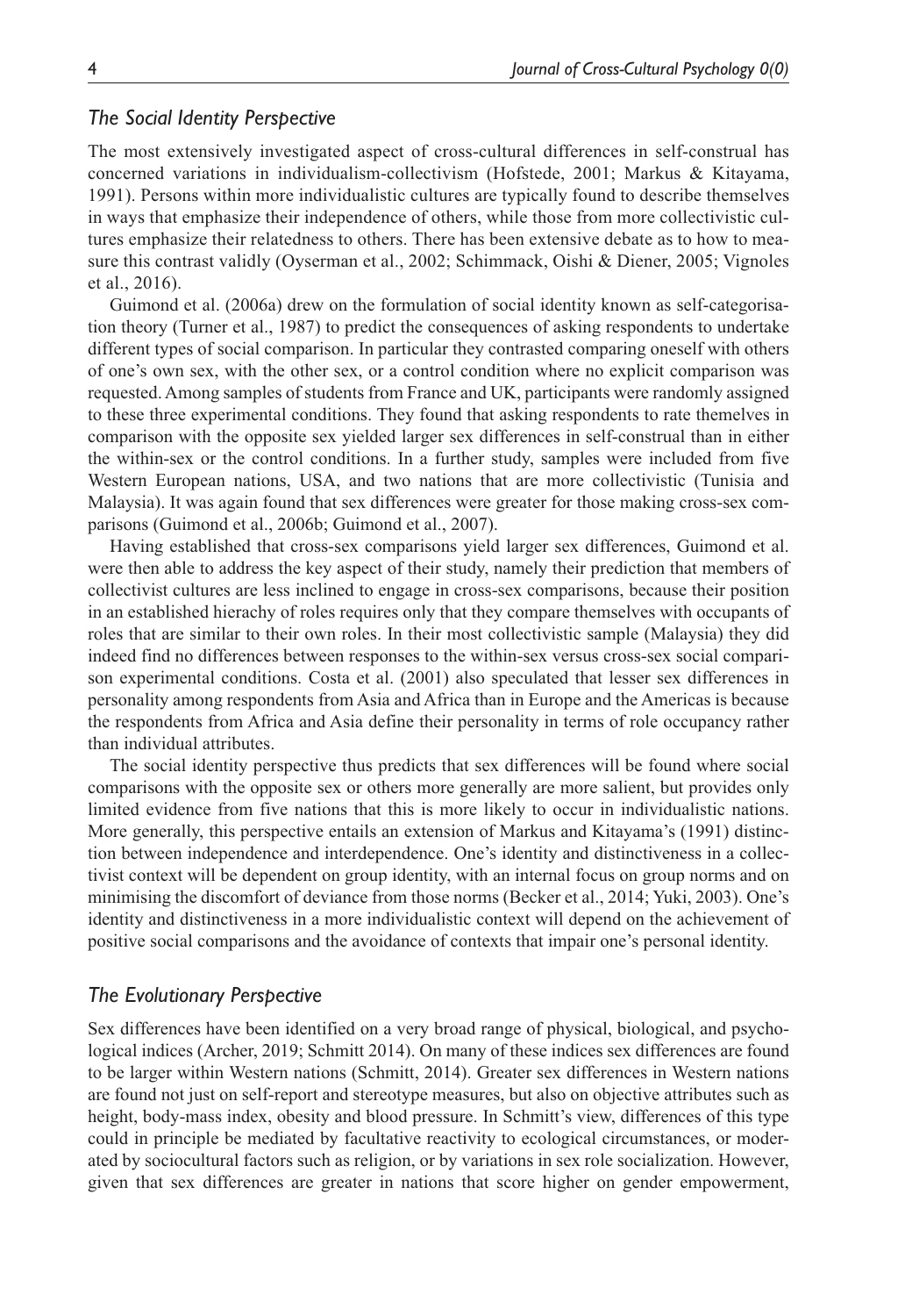Schmitt finds that it is not plausible that these differences are attributable to gender role socialization. Using data from a 58-nation sample referred to as the International Sexuality Description Project 2, 26 of 28 different criteria disconfirmed predictions based on gender role socialization. In other words, on all these criteria, sex differences were greater in nations that score higher on gender role empowerment. Schmitt also argues that the explanation advanced by Guimond et al. (2007) is not tenable, as greater sex differences are found on criteria (e.g., height) where social comparison does not provide a plausible explanation. However, the two perspectives are not mutually exclusive in respect of most of the criteria that have been addressed by sex difference researchers,

Schwartz and Rubel-Lifschitz (2009) reported data from students and teachers in 68 nations supportive of the hypothesis that enhanced gender equality enables biologically predisposed sex differences in values to be more fully expressed. Gender equality also predicted greater sex differences in six specific values across representative samples from 76 nations (Falk & Hermle, 2018).

The evolutionary perspective is more fully developed in Schmitt's (2014) application of life history theory to the findings that he reports. This theory posits the existence of biologically predisposed sex differences whose expression can be enhanced or diminished through life history. Schmitt highlights two aspects of life history. First, ecological stress due to harsh environmental conditions (e.g., resource scarcity, instability, high rates of violence and mortality) can diminish the expression of sex differences, since in these circumstances there is a shared priority of addressing the salient sources of stress. Ecological stress is higher in the nations that score low on gender equality (Fincher & Thornhill, 2012). Second, according to Schmitt, religiosity can diminish differences through the promulgation of behavioral norms that are equally applicable across sexes. In his view, the world's major religions do not promulgate gender differentiation and predominantly endorse rule adherence and prosocial behaviors. Evidence supportive of 8 of 12 predictions relating to ecological stress and seven of nine predictions relating to religiosity derived from the International Sexuality Description Project 2 were presented. These effects remained significant after controlling for differences in national wealth and the human development index.

The finding of greater sex differences in Western samples poses the question of whether men and women contribute equally to the magnitude of these differences. Borkenau et al. (2013) reexamined the Big Five perceived personality data obtained from 51 nations by McCrae et al. (2005). Within this sample, women were perceived in relatively similar ways in all samples, whereas men were perceived in more varied ways, especially in Western samples. However, this effect was not found for neuroticism. Schmitt et al. (2008) also found that male personality varied more than female personality across nations. Thus, a summary of Schmitt's perspective would be that in cultural groups where stress and religiosity are low, men's inherent characteristics become more fully expressed, thereby emphasizing sex differences.

Taken together, it is apparent that prior findings converge in suggesting that sex differences in personality (and perhaps in self-construals) are on average greater in certain cultural settings, while explanations for these findings diverge. Research focusing on culture, social identity, and self-categorization explains these differences in terms of individualism-collectivism, social comparison, group identity and conformity pressures. In contrast, the evolutionary perspective explains the differences on the basis of life history, ecological threat and religiosity. The current study aims to elucidate the basis for sex differences in self-construal by sampling a wide range of cultural samples and using measures that cover self-construal and a personality index in the same study.

#### *The Present Project*

In this study, we employ a fuller range of samples than those of Kashima et al. (1995) and Guimond et al. (2007), and we differ from Schmitt's (2014) studies by also including additional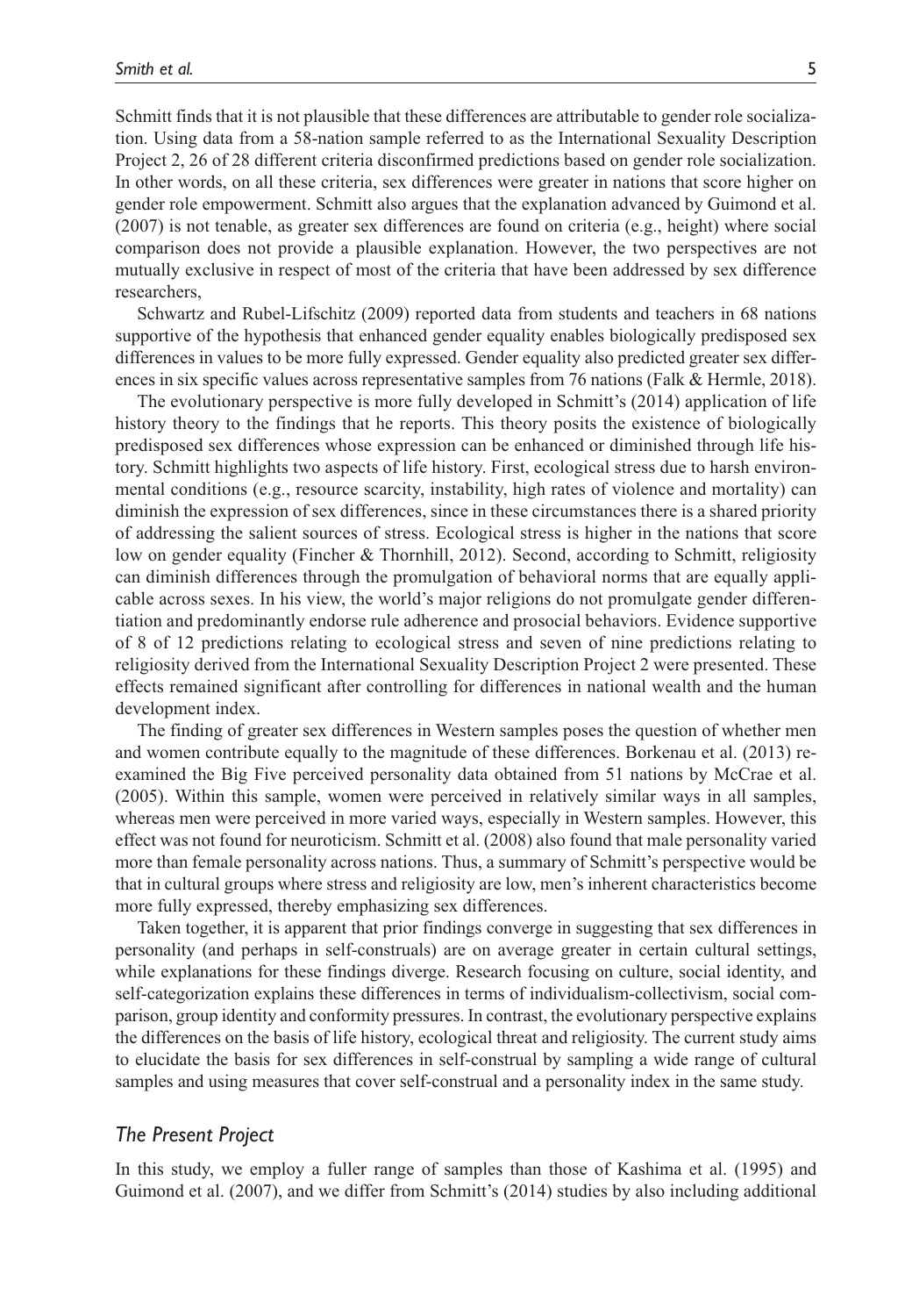predictors that are derived directly from our samples rather than from secondary sources. For instance, Schmitt's (2014) measure of stress was the index of pathogen stress (Fincher & Thornhill, 2012). Although this measure is found to be associated with in-group ties and religiosity, it provides no direct indication of the extent to which any specific samples do experience stress.

There is also ambiguity in the existing literature as to the consistency and specificity of the sex effects that have been studied. Significant effects have been summarized across a range of personality dimensions (Schmitt et al., 2008) and values (Falk & Hermle, 2018), when some specific measures in these studies actually showed no effect. Schmitt et al. (2008) reported sex differences in Big Five conscientiousness, but Costa et al. (2001) found only differences in the dutifulness facet of conscientiousness, and no effects for the five other facets of conscientiousness. The Big Five measure used by Schmitt did not provide separate facet scores. Schwartz and Rubel-Lifschitz (2009) found sex differences for some specific value types, but not for others. As noted earlier, Kashima, et al. (1995) also found support for their hypothesis that sex differences are found only in relation to certain specific measures of self-construal. We therefore include measures for differing facets of self-construal.

*Self-construal.* In relation to our dependent measure of self-construal, measurement has typically contrasted independence with interdependence (Singelis, 1994). These measures have proved unreliable, leading to the development of improved indices that distinguish a series of facets of independent and interdependent self-construal (Vignoles et al., 2016). These more specific subscales can provide an indication of whether sex differences are found equally for all aspects of self-construal. Vignoles et al. identified seven facets of independence-interdependence, but in the present study only three of these are addressed, because they proved to have adequate structure within the present samples, as presented later. These subscales are named as self-containment versus connection to others, self-expression versus harmony, and consistency versus variability. The items defining each of these scales are shown in Table 2. The first named pole of each subscale refers to an aspect of independent self-construal, and the second named pole refers to an aspect of interdependent self-construal.

*Depressive symptoms.* Cross-national sex differences in depressive symptoms have been surveyed among respondents to the 1990 wave of the World Values Survey (Hopcroft & Bradley, 2007). Across almost all of the 29 nations included, women were more depressed than men, particularly in nations scoring higher in gender equity. However, in this study depressive symptoms were measured on the basis of a Yes/No response to a single item ("During the past week did you ever feel depressed or very unhappy?"). Relevant cross-national surveys using more recent data have been those that more directly addressed the Big Five personality dimension of neuroticism. The neuroticism measure employed by Lippa (2010) comprised ten items whose content is closely similar to those to Radloff's (1977) CES-D measure of depressive symptoms. Across 53 nations, sex differences in neuroticism were unrelated to gender equity, and mean neuroticism was highest in samples from less economically developed nations (Lippa, 2010). Across large samples from 22 nations, NEO measures of neuroticism were also not significantly predicted by gender equity (Mac Giolla & Kajonius, 2018).

Each of these studies sampled adults and each confirmed a sex difference in depressive symptoms/ neuroticism, but this effect has not been consistently related to gender equity. It appears that the relation between gender equity and sex differences in NEO measures may be strongest on personality dimensions other than neuroticism, particularly extraversion and agreeableness. In a further analysis of their data, Hopcroft and McLaughlin (2012) found support for the hypothesis that child rearing is stressful in high gender equity nations but is a source of support in less economically developed nations. Thus the linkage between gender equity and depressive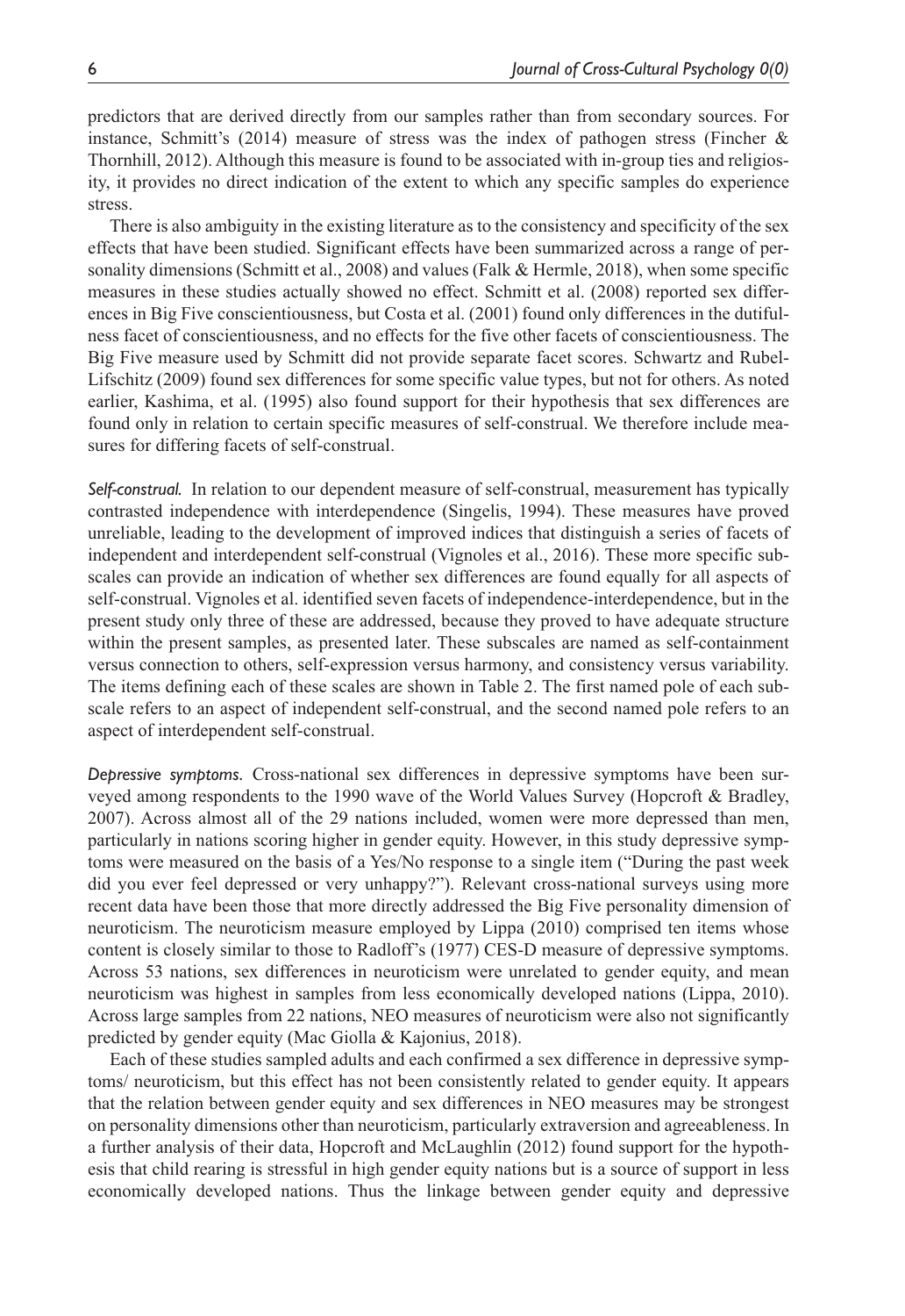symptoms found in their sample of adults might not be found in student samples that would include fewer parents.

#### *Hypotheses*

The hypotheses are formulated in terms of the broad distinction between independent and interdependent self-construal, and are also tested in relation to each of the subscales of this overall dimension recently developed, namely self-containment versus connection to others, self-expression versus harmony and consistency versus variability. In order to establish the comparability of our findings with those obtained in earlier studies, we first test the nominal prediction that there will be gender differences between samples in self-construal and in depressive symptoms.

Hypothesis 1: *Across samples, women will report (a) more interdependent self-construals, and (b) higher depressive symptoms.*

In developing predictions as to ways in which this hypothesis might fail, we consider first the perspective of Kashima et al. (1995). The three subscales of self-construal derived from the work of Vignoles et al. (2016) that are used in this study were not formulated specifically in terms of Kashima et al.'s work. Thus we are able to test their predictive ability only in an exploratory manner. The scales tapping self-containment (vs. connection to others) and self-expression (vs. harmony with others) come closer to Kashima et al.'s finding that sex differences concern relatedness rather than agency. Consistency versus variability come closer to defining agency. Thus, we predict:

#### Hypothesis 2: *Across samples, sex differences in self-construal will occur in self-containment and self-expression but not in consistency.*

The propositions derived from prior studies of sex differences in personality differ in content, but the social identity perspective and the evolutionary perspective both predict greater sex differences in more individualistic contexts. Thus in testing predictions derived from these perspectives, we are testing alternative explanations rather than alternative effects. We focus first upon the social identity perspective. We cannot test specific hypotheses that derive directly from differences in social comparison processes, as these were not measured. However, we take the related position that one's identities are a function of relevant norms. Although the salience of social norms has been shown to be particularly strong in collectivist groups (e.g., R. Bond  $\&$ Smith, 1996), norms for individualism can also provide strong behavioral guidance (Beauvois & Dubois, 1988; Jetten et al., 2002; Lorenzi-Cioldi & Chatard, 2006). Members of collectivist groups are strongly identified with their membership groups and are unlikely to anticipate any change in their membership of these groups (Markus & Kitayama, 1991). The social norms of these groups will specify the ways in which one is expected to behave. Members will therefore be likely to feel discomfort if their behavior differs from what they perceive to be expected for those who are similar to oneself.

In contrast, within individualistic cultures, one's reputation and distinctiveness will depend on the evaluations of a broader range of those with whom one interacts. Social comparison will be less focused on behaving in ways that are similar to specific others and more concerned with actions that preserve one's individual distinctiveness (Markus & Kitayama, 1991). By belonging to many groups, individuals can restrict the degree to which they are beholden to the norms of any one group (Prentice, 2006). This could include exercising one's choice to avoid spending time in groups that require one to behave in ways that do not accord with one's preferred identities. Within a given group, one's identity would be more reliant on achieving a role that is distinct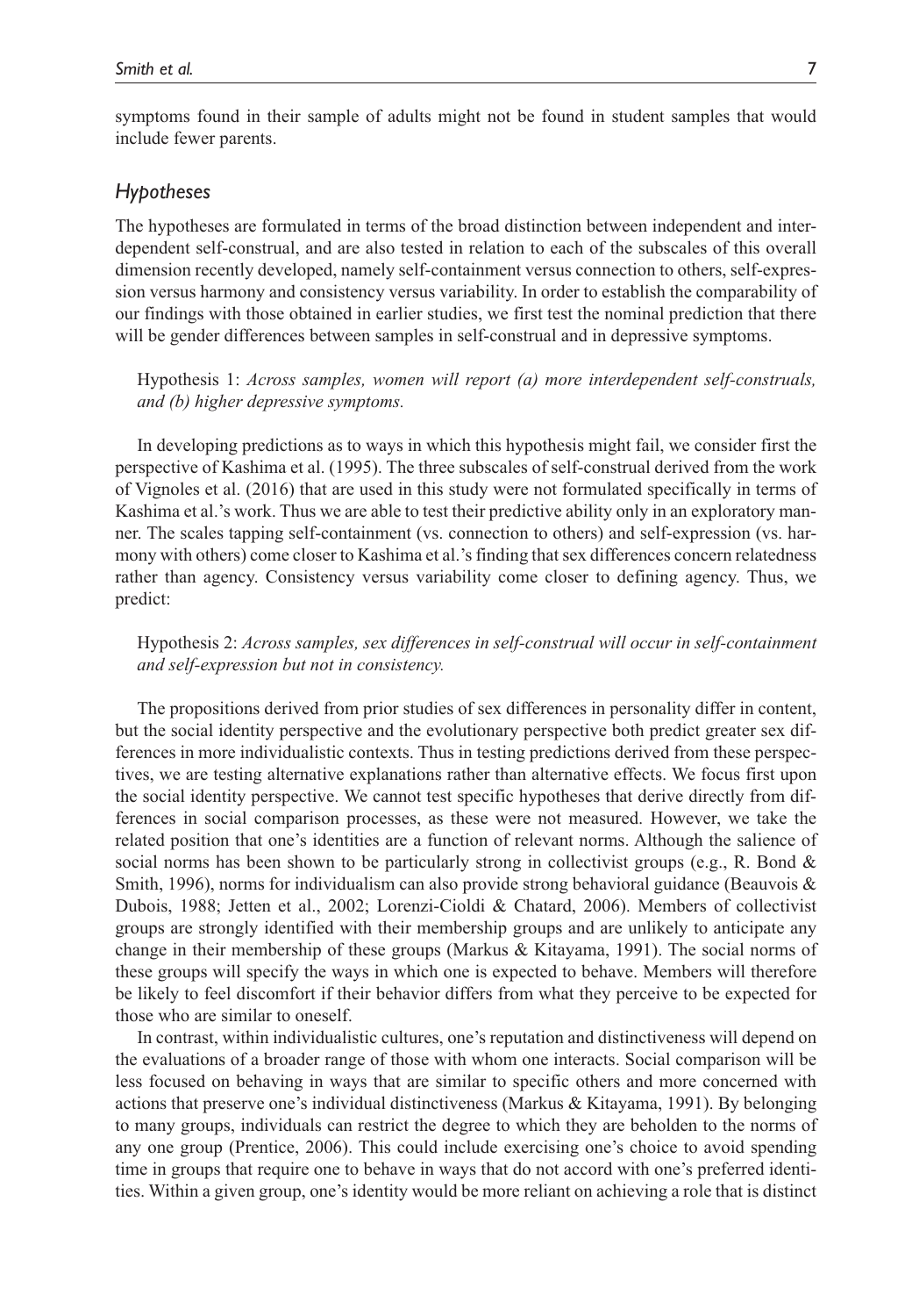from others of either gender, rather than on similarity with others (Jetten et al., 2002). The social identity perspective thus implies that sex differences should be greater where social expectations are individualistic rather than collectivistic.

Hypothesis 3: *Women will be more interdependent than men in samples that are (a) lower in discomfort from social expectations; (b) higher in avoidance of settings with strong norms.*

Finally, predictions in terms of the evolutionary perspective can be tested on the basis of Schmitt's (2014) findings that higher stress and lower religiosity in gender-empowered nations predict larger gender differences, whereas GDP and the human development index do not. The gender empowerment index employed by Schmitt has now been superseded by the Global Gender Gap Index (World Economic Forum, 2018), but within the present sample these indices correlate at 0.96. The level of pathogen stress in societies as a whole used by Schmitt provides a distal predictor of stress. Hopcroft and Bradley (2007) have shown that across 24 nations, general population sex differences in depressive symptoms are larger in nations with higher gender equity. Schmitt et al. (2008) did not provide detail of their measure of religiosity. Self-identified religious affiliation provides a proximal measure.

Hypothesis 4: *Women will be more interdependent than men in samples that score (a) nearer to gender equality on the Global Gender Gap Index; (b) lower in religiosity; (c) lower in stress.*

# **Method**

#### *Participants*

Participants were 5,230 students from 24 nations who completed the survey either online, in the classroom, or, in the Mexico City sample, by response to a request in public spaces. In some locations they received course credit, while in others they were thanked for their participation. Ethical consent for the research project was obtained from each university that was sampled. The data were collected in 2018. Respondents provided details of their age, gender, country of birth, nationality, ethnicity, and religion. The survey was originally constructed in English and was then translated into the language for use at each location, with subsequent back-translation and corrections based on discussion (van de Vijver & Leung, 1997). Respondents who were not nationals of the location sampled were excluded from the data analysis. Details of the samples are provided in Table 1.

# *Measures*

*Self-construal.* Vignoles et al. (2016) identified seven facets of independence-interdependence, with each facet tapped by six items. Each scale comprised some items phrased in terms of one pole of the dimension and other items phrased in terms of the alternate pole, in order to discount variations in acquiescent responding that are known to differ among cultural groups (Smith, 2004). Participants were asked, "How well does each of these statements describe you?" Ninepoint response scales were used, ranging from 1 (*not at all*) to 9 (*exactly*), with three intermediate anchor-points  $(3 = a$  *little*,  $5 = moderately, 7 = very well)$ . Items were worded using "you," in order to make the task feel easier. The subscales measured: self-containment versus connection to others, self-direction versus openness to influence, self-expression versus harmony, consistency across situations versus variability, difference from others versus similarity with others, self-reliance versus dependence on others, and self-orientation versus commitment to others.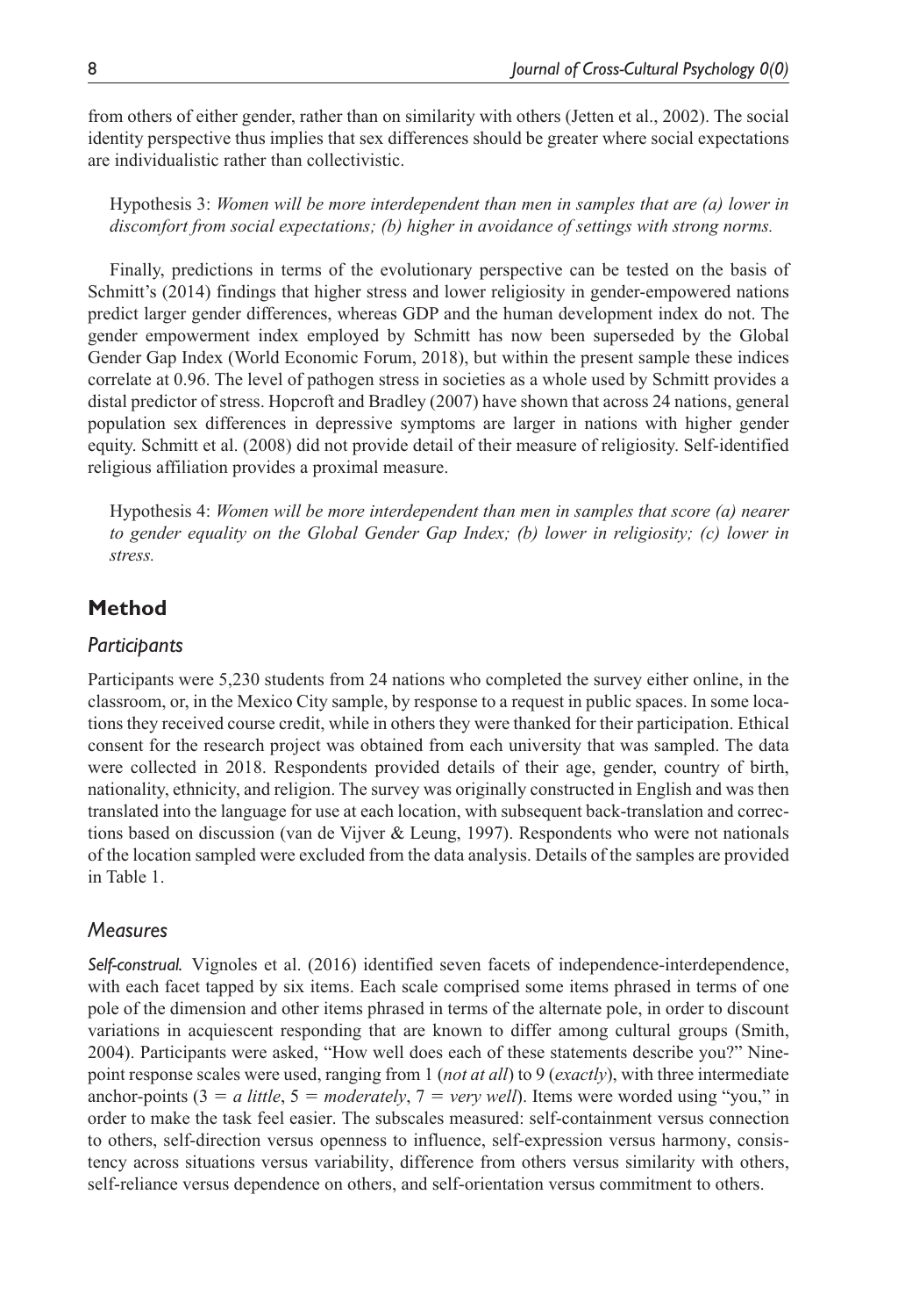| Smith et al. |  |
|--------------|--|
|--------------|--|

|                    | N   | Mean age | Male | Language      | Data collection |
|--------------------|-----|----------|------|---------------|-----------------|
| Argentina          | 288 | 20.5     | 47   | Spanish       | Online          |
| Armenia            | 128 | 20.2     | 24   | Armenian      | Online & Paper  |
| Australia          | 99  | 24.3     | 13   | English       | Online          |
| <b>Brazil</b>      | 767 | 23.9     | 70   | Portuguese    | Online & Paper  |
| Canada             | 106 | 22.1     | 15   | English       | Online          |
| Chile              | 106 | 20.1     | 32   | Spanish       | Online          |
| China - Beijing    | 180 | 19.5     | 29   | Chinese       | Online          |
| Georgia            | 101 | 21.0     | 31   | Georgian      | Online          |
| Greece             | 304 | 21.7     | 9    | Greek         | Online & Paper  |
| Hong Kong          | 164 | 20.8     | 28   | Chinese       | Online          |
| Iraq               | 85  | 22.2     | 52   | Arabic        | Paper           |
| Italy              | 98  | 20.1     | 40   | Italian       | Online          |
| Japan              | 105 | 20.2     | 51   | Japanese      | Paper           |
| Malaysia           | 132 | 22.5     | 51   | Bahasa Malaya | Paper           |
| Mexico             | 223 | 21.6     | 55   | Spanish       | Paper           |
| <b>Netherlands</b> | 164 | 19.3     | 12   | Dutch         | Online          |
| Pakistan           | 242 | 22.2     | 49   | Urdu          | Paper           |
| Romania            | 261 | 22.3     | 47   | Romanian      | Online          |
| Russia             | 647 | 21.2     | 44   | Russian       | Online & Paper  |
| Saudi Arabia       | 204 | 21.2     | 42   | Arabic        | Paper           |
| Thailand           | 305 | 19.2     | 20   | Thai          | Online          |
| Turkey             | 96  | 21.4     | 33   | Turkish       | Online          |
| <b>UK</b>          | 132 | 19.8     | 10   | English       | Online          |
| USA - Iowa         | 287 | 18.9     | 36   | English       | Online          |

| Table 1. Sample Details. |  |  |  |
|--------------------------|--|--|--|
|--------------------------|--|--|--|

*Note*. Male = Percent Male.

To establish the structure of our self-construal items across samples, we followed a double standardization procedure similar to that used by Kashima et al. (1995). In order to discount individual differences in response style, we first made a within-subject standardization. Each item keyed toward independence was divided by the respondent's mean for all independence items. Each item keyed toward interdependence was divided by the respondent's mean of all interdependence items. In order to make data from different samples comparable with one another, we then standardized scores across samples.

An initial pan-cultural factor analysis using an oblimin rotation and including all of the 42 self-construal items drawn from the results of Vignoles et al. (2016) did not yield a structure that adequately represented all seven facets of self-construal. A subsequent analysis based on the items from Vignoles et al.'s measure that refer to three of these scales yielded the solution shown in Table 2. In order to determine the adequacy of the scales within each of the sampled nations, congruence coefficients were computed. As samples from some nations were small, data from nations that were judged culturally similar or geographically adjacent were grouped together, yielding ten clusters.<sup>1</sup> The items defining the factor structure obtained within each of the clusters were compared in turn with the structure shown in Table 2. All coefficients for factors exceeded 0.90 and 27/30 exceeded 0.95. One hundred fifty-seven of 160 values for item congruence were at or above 0.90, with 146 above 0.95. Thus there is a satisfactory structure for the subscales employed in the present analysis. Variance explained was 40.9 percent. For clarity in subsequent discussion, signs for the loadings on the first two factors given in the table have been reversed,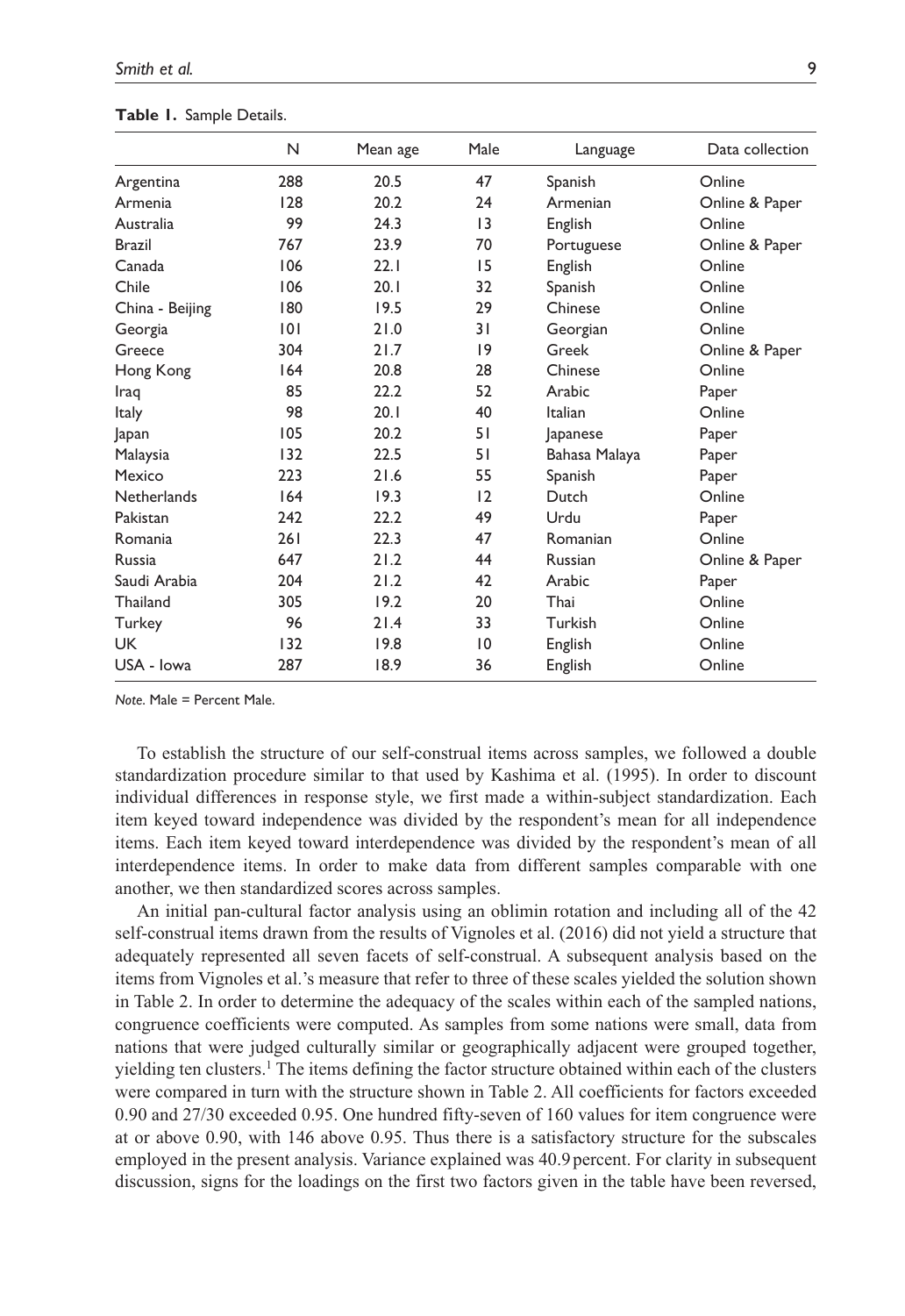| Self-containment versus connection to others<br>If someone in your family achieves something, you feel proud as if you<br>had achieved something yourself | ı<br>$-0.14$<br>$-0.03$ | $\overline{2}$<br>$-0.62$<br>0.47 | 3<br>0.06 |
|-----------------------------------------------------------------------------------------------------------------------------------------------------------|-------------------------|-----------------------------------|-----------|
|                                                                                                                                                           |                         |                                   |           |
|                                                                                                                                                           |                         |                                   |           |
|                                                                                                                                                           |                         |                                   |           |
| You would not feel personally insulted if someone insulted a member<br>of your family                                                                     |                         |                                   | $-0.04$   |
| If someone insults a member of your family, you feel as if you have<br>been insulted personally                                                           | $-0.03$                 | $-0.66$                           | $-0.03$   |
| If a close friend or family member is sad, you feel the sadness as if it<br>were your own                                                                 | $-0.05$                 | $-0.64$                           | 0.04      |
| You usually do what people expect of you, rather than decide for<br>yourself what to do                                                                   | $-0.15$                 | 0.67                              | 0.12      |
| If a close friend or family member is happy, you feel the happiness as if<br>it were your own                                                             | $-0.06$                 | $-0.75$                           | 0.03      |
| <b>Expressiveness versus Harmony</b>                                                                                                                      |                         |                                   |           |
| You show your true feelings even if it disturbs the harmony in your<br>family relationships                                                               | 0.02                    | .07                               | .63       |
| You prefer to preserve harmony in your relationships, even if this<br>means not expressing your true feelings                                             | $-0.02$                 | $-0.00$                           | $-0.70$   |
| You try to adapt to people around you, even if it means hiding your<br>feelings                                                                           | 0.08                    | 0.15                              | $-0.55$   |
| You prefer to express your thoughts and feelings openly, even if it<br>may sometimes cause conflict                                                       | 0.07                    | $-0.00$                           | 0.68      |
| Consistency versus Variability                                                                                                                            |                         |                                   |           |
| You see yourself the same way even in different social environments                                                                                       | 0.51                    | 0.01                              | 0.01      |
| You behave in a similar way at home and in public                                                                                                         | 0.73                    | $-0.07$                           | 0.03      |
| You act very differently at home compared to how you act in public                                                                                        | $-0.69$                 | $-0.13$                           | $-0.03$   |
| You behave in the same way even when you are with different people                                                                                        | 0.72                    | $-0.11$                           | $-0.02$   |
| You behave differently when you are with different people                                                                                                 | $-0.77$                 | $-0.07$                           | $-0.01$   |
| You see yourself differently when you are with different people                                                                                           | $-0.67$                 | $-0.01$                           | 0.02      |

#### **Table 2.** Factor Analysis of Self-Construal Items.

so that all scores refer to aspects of independence rather than of interdependence. This also permits computation of an overall mean score for independent self-construal, in addition to the three constituent facets.

*Response to social expectations.* The measures of response to perceived expectations were derived from nine items devised for this project. Respondents were asked to think of times when they had been in a situation in which certain behaviors were appropriate or expected, and how they reacted to such circumstances. Six items ("Discomfort") refer to discomfort in relation to perceived social expectations (example item: "In some situations, you are expected to behave in ways that would make you feel uncomfortable"). Three items ("Avoidance") refer to avoidance of perceived social expectations ("You usually avoid situations in which it is appropriate to behave in ways that would make you feel awkward"). Response scales for these items were the same as those used for the self-construal items. We sought to confirm the intended factor structure of this scale by running a multilevel confirmatory factor analysis on our data, using MPlus Version 8 (Muthén & Muthén, 1998–2017). We specified two covarying factors at both levels (participants and nations), one representing a factor indicated by the six items referring to discomfort, and one indicated by the three items referring to avoidance. All the items were highly significant indicators of their respective factors ( $p<sub>5</sub> < 0.001$ ), and the model was an acceptable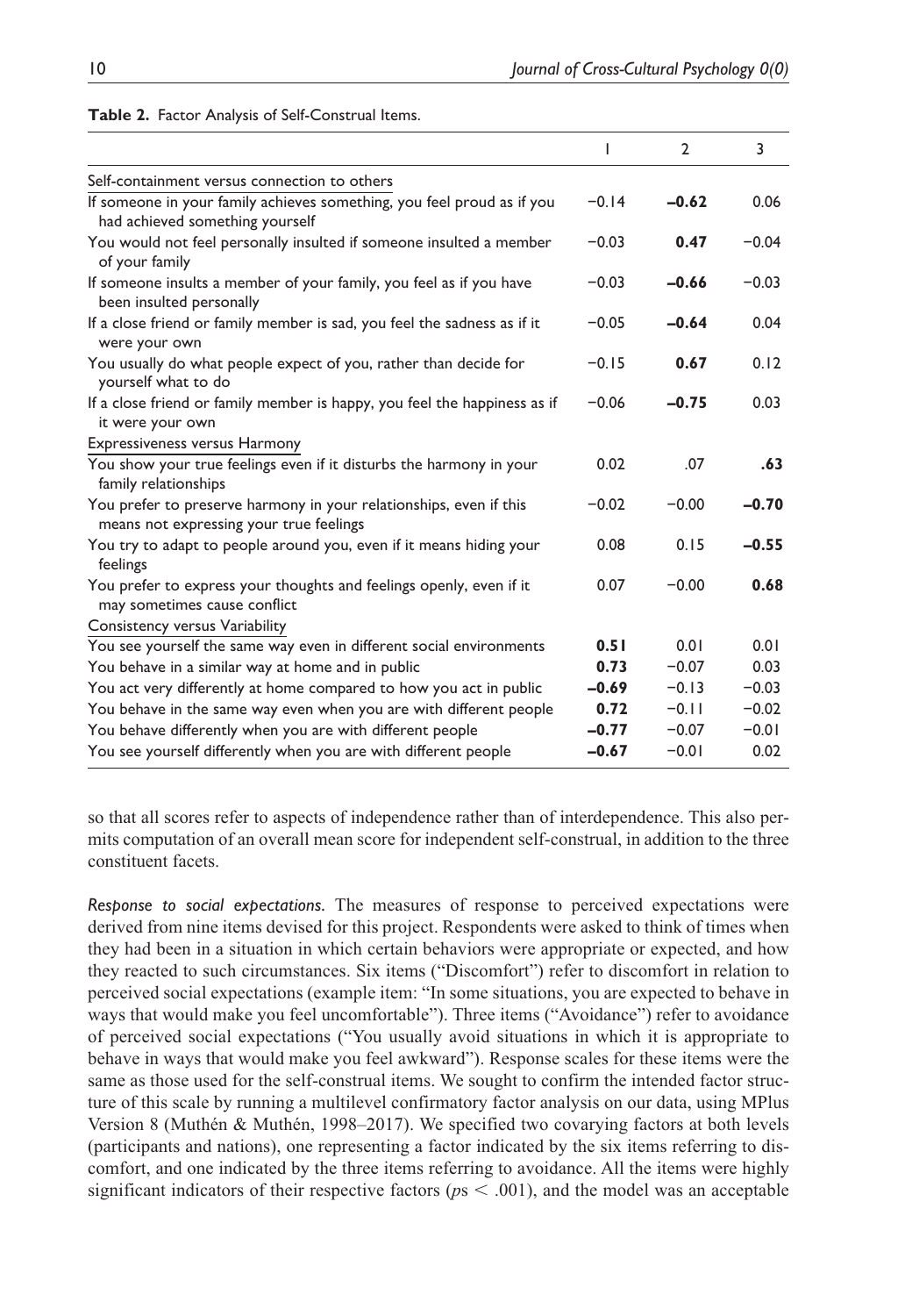fit to the data (CFI = 0.93, RMSEA = 0.08, SRMR<sub>within</sub> = 0.046, SRMR<sub>between</sub> = 0.15).<sup>2</sup> We therefore used these two factors as predictors in our models.

*Religiosity.* Respondents were asked to state their religious affiliation. Any identified affiliation was coded as 1. "None," "atheist" or "agnostic" were coded as  $0<sup>3</sup>$ 

*Depressive symptoms.* Depression was measured with the 20-item version of the Centre for Epidemiological Studies Depression scale (CES-D) (Radloff, 1977). These items have 4-point response scales keyed in terms of frequency of symptom occurrence. A sample item is: "I felt that everything that I did was an effort." Four of the items describe positive symptoms and these are reverse keyed. Prior studies have indicated two factor solutions for the CES-D items, with the reverse keyed items defining the second factor (Carleton et al., 2013). We sought a solution in which the factor structure is not dependent on item reversal. The scores for the four reverse keyed items were therefore recoded, so that high scores reflect higher depression for all items. To overcome the disparity between item numbers and sample size, the 20 items were then summarized as five parcels, each defined by four items. Confirmatory factor analysis using MPlus 8 yielded a satisfactory one factor solution (CFI =  $0.998$ , RMSEA =  $0.023$ , SRMR =  $0.007$ ).

*Secondary predictors.* Although this study focuses primarily upon indices provided by respondents, secondary measures are included in the analyses. The Global Gender Gap Index is published annually by the World Economic Forum (2018). It currently summarizes data for 149 nations on their progress towards gender parity on a scale from 0 (disparity) to 1 (parity) across four dimensions: the sub-indices for Economic Participation and Opportunity, Educational Attainment, Health and Survival, and Political Empowerment. Scores for 2018 for Gross Domestic Product adjusted for purchasing power parity were downloaded from the website of the International Monetary Fund, while the Human Development Index (2019) was downloaded from <http://hdr.undp.org/en/2019-report>. Nation-level scores for pathogen stress were taken from Fincher and Thornhill (2008).

# **Results**

Nation-level means for sex differences in self-construal and depressive symptoms are shown in Table 3. The averaged sex difference amounts to around a quarter of a standard deviation for selfcontainment and for expressiveness and much less for consistency and for the overall measure of independence and for depressive symptoms. Following Borkenau et al. (2013), variance ratios for each nation were computed by dividing the intrasex variance between males by the intrasex variance between females. The mean variance ratio for independence/ interdependence was 1.02, providing no evidence that male variance in self-construal is greater than female variance. The mean variance for depressive symptoms was 1.03, giving no evidence that men varied more than women in depressive symptoms. However, variance ratios for depressive symptoms varied substantially between nations, ranging from 1.43 to 0.71.

Table 4 provides tests of hypotheses 1 and 2. Hierarchical linear modeling using Mplus8 showed that when the three self-construal subscales are regressed on sex, self-containment versus connection to others is significantly higher among men. There is also a trend for expressiveness versus harmony to be significantly higher among women. However, no sex differences are found for self-consistency versus variability or for depressive symptoms. Furthermore, the random slope indices indicate that none of the relationships between these measures and sex shows significant variation between samples. Hypothesis 1 is thus supported by the effect for self-containment versus connection to others, and by the lack of effect for consistency versus variability, as specified in Hypothesis 2.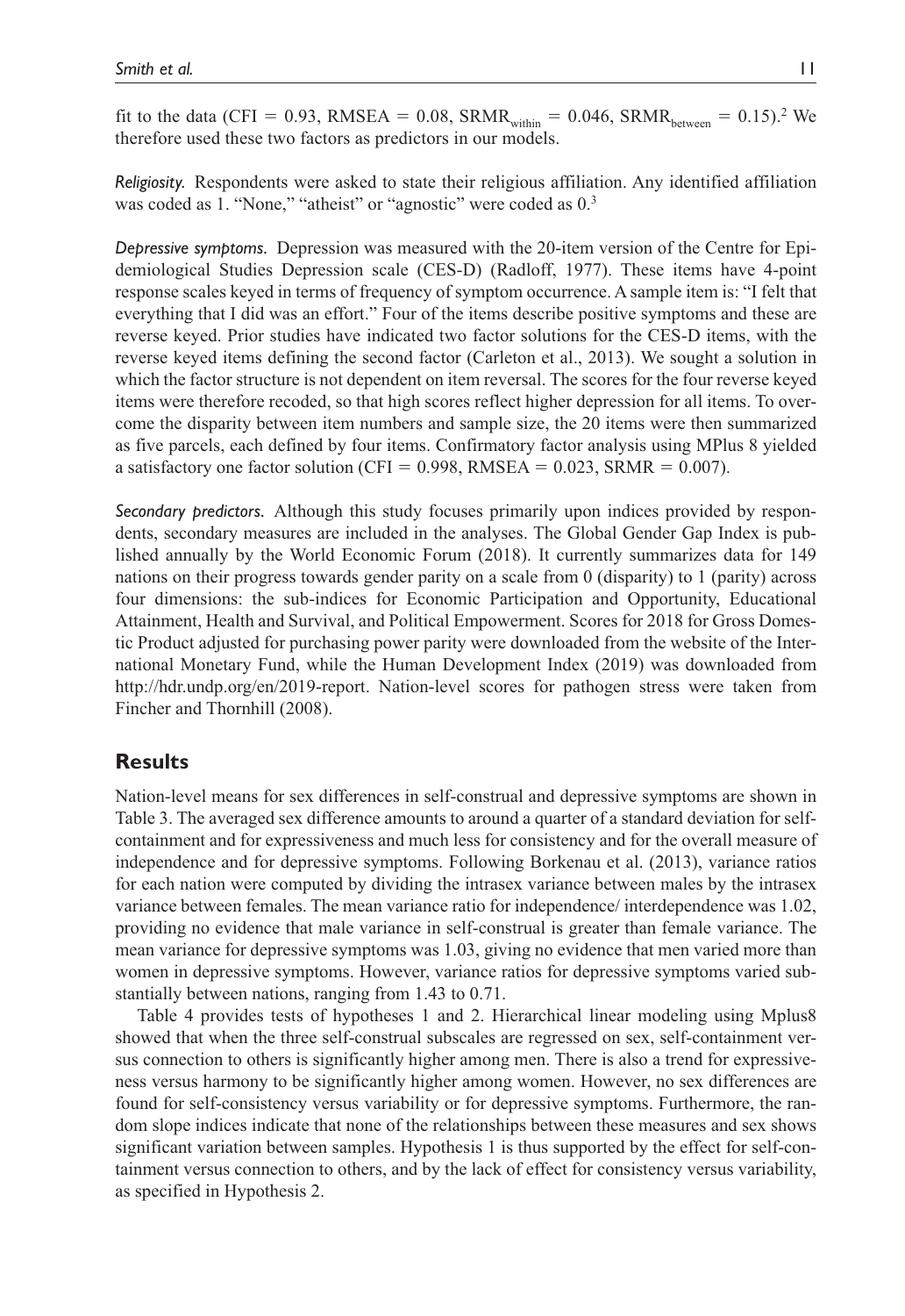|                    | <b>INT</b> |                |       | <b>CONT</b>    | <b>EXPR</b>    |       |       | <b>CONS</b> | <b>CESD</b>  |              |
|--------------------|------------|----------------|-------|----------------|----------------|-------|-------|-------------|--------------|--------------|
|                    | M          | F              | M     | F              | M              | F     | M     | F           | M            | F            |
| Argentina          | 09         | 20             | 16    | $-16$          | $-01$          | 28    | 4     | 47          | 23           | 02           |
| Armenia            | $-17$      | $-21$          | $-60$ | $-63$          | 13             | 22    | $-03$ | $-22$       | $-06$        | $-02$        |
| Australia          | -11        | 3              | 01    | 29             | $-06$          | 17    | $-28$ | $-06$       | $-14$        | $-04$        |
| <b>Brazil</b>      | 20         | 3              | 17    | $-14$          | 02             | 08    | 41    | 47          | $-02$        | 02           |
| Canada             | 0          | 03             | 38    | 12             | 0 <sub>1</sub> | 3     | $-07$ | $-15$       | $\mathbf{H}$ | 08           |
| Chile              | $-18$      | 00             | 31    | $-27$          | $-59$          | $-04$ | $-28$ | 31          | 05           | $-08$        |
| China              | $-36$      | $-30$          | 08    | 05             | $-37$          | $-23$ | $-80$ | $-71$       | $-12$        | $-20$        |
| Georgia            | $-13$      | $-06$          | $-34$ | $-68$          | 37             | 67    | $-44$ | $-18$       | $-05$        | $-13$        |
| Greece             | $-30$      | $-16$          | $-49$ | $-63$          | $-07$          | 35    | $-34$ | $-20$       | $-13$        | $-19$        |
| Hong Kong          | $-16$      | $-05$          | 42    | 40             | $-38$          | $-19$ | $-53$ | $-36$       | $-01$        | 01           |
| Iraq               | $-13$      | $-18$          | $-17$ | $-48$          | $-28$          | $-33$ | 06    | 26          | $-04$        | $-13$        |
| Italy              | 04         | $-06$          | $-63$ | $-97$          | 25             | 33    | 50    | 48          | 06           | $-04$        |
| <b>Japan</b>       | 00         | $-04$          | 55    | 33             | $-36$          | 03    | $-21$ | $-47$       | $-03$        | $-15$        |
| Malaysia           | 23         | 07             | 71    | 4 <sub>1</sub> | 04             | $-21$ | $-06$ | 01          | $-02$        | 01           |
| Mexico             | 02         | $-16$          | $-25$ | $-15$          | 23             | $-15$ | 07    | $-19$       | $-08$        | $-06$        |
| <b>Netherlands</b> | 21         | 8              | 46    | 37             | 34             | 02    | $-17$ | 15          | $-08$        | $-05$        |
| Pakistan           | 07         | $-05$          | 33    |                | 12             | $-16$ | $-08$ | $-14$       | $-19$        | 08           |
| Romania            | $-18$      | $-10$          | $-39$ | $-45$          | $-19$          | 07    | 04    | 08          | 02           | 13           |
| Russia             | 10         | 0 <sub>1</sub> | 33    | $\mathbf{H}$   | 01             | 07    | $-03$ | $-14$       | 00           | $-01$        |
| Saudi Arabia       | $-28$      | $-42$          | $-34$ | $-87$          | $-31$          | $-21$ | $-19$ | $-19$       | 04           | 10           |
| Thailand           | $-06$      | $-20$          | 56    | 21             | $-48$          | $-54$ | $-25$ | $-26$       | 00           | 07           |
| Turkey             | 05         | $\mathbf{H}$   | $-24$ | $-68$          | 8              | 66    | 21    | 35          | $-04$        | $-06$        |
| <b>UK</b>          | 06         | 15             | 85    | 31             | $-63$          | 06    | $-04$ | 08          | 05           | $-03$        |
| <b>USA</b>         | 17         | 4              | 36    | 31             | 0 <sub>1</sub> | 04    | 12    | 07          | 05           | $\mathbf{H}$ |
| Average            |            |                |       |                |                |       |       |             |              |              |
| Difference         |            | 08             |       | 25             |                | 23    |       | 07          |              | 07           |

**Table 3.** Nation-level Means for Self-Construal and Depressive Symptoms by Sex.

*Note*. Means are Standard Scores × 100. CONT = Self-Containment versus Connection to Others; EXPR = Self-Expression versus Harmony; CONS = Self-Consistency versus Variability; CESD = Depression.

| Table 4. Hierarchical Linear Model Testing Association of Self-Construal Dimensions and Depressive |  |  |  |
|----------------------------------------------------------------------------------------------------|--|--|--|
| Symptoms with Sex.                                                                                 |  |  |  |

| Dependent variables    |             | $\mathfrak{p}$ |            |            |
|------------------------|-------------|----------------|------------|------------|
| Self-containment       | $-0.050***$ | $0.002*$       |            |            |
| Self-expressiveness    | 0.015       | 0.000          |            |            |
| Self-consistency       | $-0.003$    | 0.001          |            |            |
| Depressive symptoms    |             |                | 0.000      | 0.000      |
| Residual               | $0.208***$  | $0.207***$     | $0.211***$ | $0.211***$ |
| Level-2 residual       | $0.024***$  | $0.023***$     |            |            |
| Self-consistency RS    |             | 0.000          |            |            |
| Self-expression RS     |             | 0.001          |            |            |
| Self-containment RS    |             | 0.000          |            |            |
| Depressive symptoms RS |             |                |            | 0.002      |

*Note*. Female scores high; RS = Random Slope.

 $*_{p}$  < .05.  $*_{p}$  < .01.  $*_{p}$  < .001.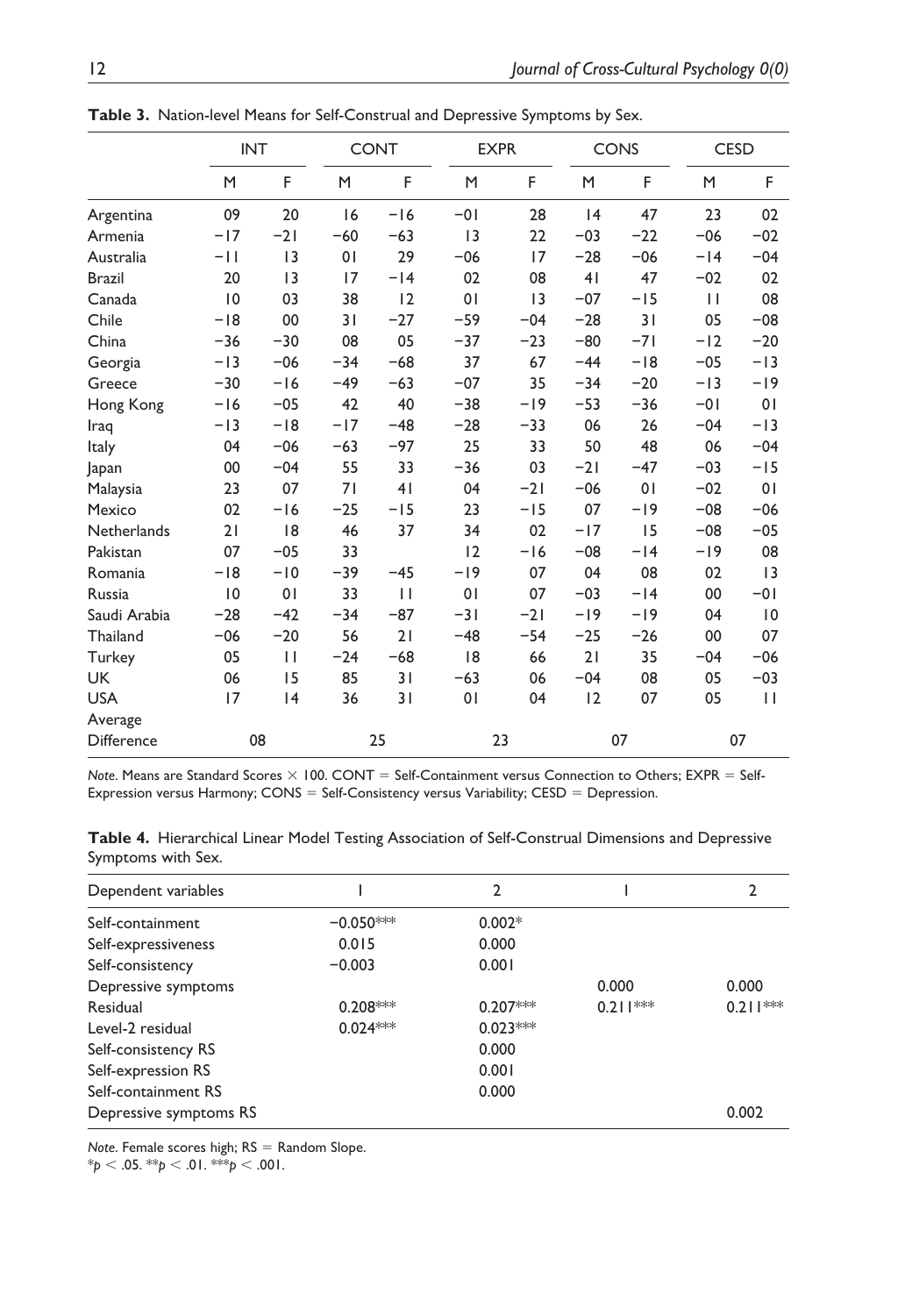|                    | GGI | PPP          | HDI | <b>RELIG</b> | <b>PATH</b>    | <b>DISC</b> | <b>AVOID</b> |
|--------------------|-----|--------------|-----|--------------|----------------|-------------|--------------|
| Argentina          | 73  | 20537        | 83  | 80           | 37             | $-0.63$     | 0.08         |
| Armenia            | 68  | 10176        | 76  | 90           | 28             | 0.17        | 0.28         |
| Australia          | 73  | 52373        | 94  | 58           | 27             | 0.38        | $-0.13$      |
| <b>Brazil</b>      | 68  | 16154        | 76  | 89           | 45             | $-0.17$     | $-0.20$      |
| Canada             | 77  | 49651        | 93  | 62           | 26             | 0.24        | $-0.08$      |
| Chile              | 72  | 25978        | 84  | 62           | 29             | $-0.27$     | 0.25         |
| China              | 67  | 18110        | 75  | 18           | 37             | 0.75        | 0.61         |
| Georgia            | 68  | <b>II485</b> | 78  | 92           | 28             | $-0.07$     | 0.05         |
| Greece             | 70  | 29123        | 87  | 90           | 30             | $-0.02$     | 0.22         |
| Hong Kong          | 67  | 64706        | 93  | 15           | 25             | 0.31        | 0.17         |
| Iraq               | 55  | 17659        | 69  | 100          | 35             | $-0.03$     | $-0.34$      |
| Italy              | 71  | 39637        | 88  | 91           | 26             | $-0.93$     | $-0.08$      |
| Japan              | 66  | 44277        | 91  | 29           | 28             | $-0.30$     | $-0.51$      |
| Malaysia           | 68  | 30860        | 80  | 100          | 36             | 0.28        | $-0.24$      |
| Mexico             | 72  | 20602        | 77  | 78           | 37             | $-0.71$     | $-0.09$      |
| <b>Netherlands</b> | 75  | 56383        | 93  | 32           | 24             | $-0.27$     | $-0.25$      |
| Pakistan           | 55  | 5680         | 56  | 100          | 35             | 0.13        | 0.18         |
| Romania            | 71  | 26447        | 81  | 91           | 27             | $-0.43$     | 0.22         |
| Russia             | 70  | 29267        | 82  | 91           | 28             | 0.35        | $-0.02$      |
| Saudi Arabia       | 59  | 55944        | 85  | 100          | 37             | $-0.34$     | $-0.46$      |
| Thailand           | 70  | 19476        | 76  | 92           | 4 <sub>1</sub> | 0.44        | 0.14         |
| Turkey             | 63  | 27956        | 79  | 65           | 39             | $-0.49$     | 0.18         |
| <b>UK</b>          | 77  | 45705        | 92  | 34           | 26             | 0.47        | $-0.11$      |
| <b>USA</b>         | 72  | 62606        | 93  | 85           | 29             | 0.50        | 0.06         |

**Table 5.** Nation-level Means for Moderator Variables.

*Note*. GGI = Global Gender Gap Index  $\times$  100; PPP = GDP adjusted for Purchasing Parity; HDI = Human

Development Index; RELIG = Religiosity of present samples: In Iraq and Saudi Arabia, respondents were assumed all to be religious and the question was omitted; PATH = Pathogen Stress; DISC = Discomfort; AVOID = Avoidance.

Tables 5 and 6 shows means for the various moderators to be used in testing Hypotheses 3 and 4, as well as correlations between them. There are substantial positive associations between the Global Gender Gap Index (GGI), GDP and the Human Development Index (HDI), and as would be expected, these indices tend toward negative associations with the scores for religiosity and pathogen stress.

Table 7 provides analyses using a composite measure of independence versus interdependence, combining the three self-construal subscales. While this measure shows no significant relation to sex it does have a strongly significant random slope, as detailed in Table 7. Since significant random slope is found only for this composite measure, it can be used to test Hypotheses 3 and 4. Table 7 shows a series of multilevel models testing explanations for variation in the relation of independence/interdependence to sex. The continuous predictors were grand mean centered. Models 1 and 2 indicate that there is a small tendency for women to score higher on independence in the overall sample, while the random slope index in Model 2 indicates that there is a significant degree of variation across samples. We tested our hypotheses in a series of models that included cross-level interactions. In all the models, there was no significant main effect for gender, although in every model the coefficient indicated that women tended to be slightly more interdependent than men.

We consider the five models where a significant cross-level interaction term is found. Model 3 segments the data in terms of national scores for GGI. The significant interaction term indicates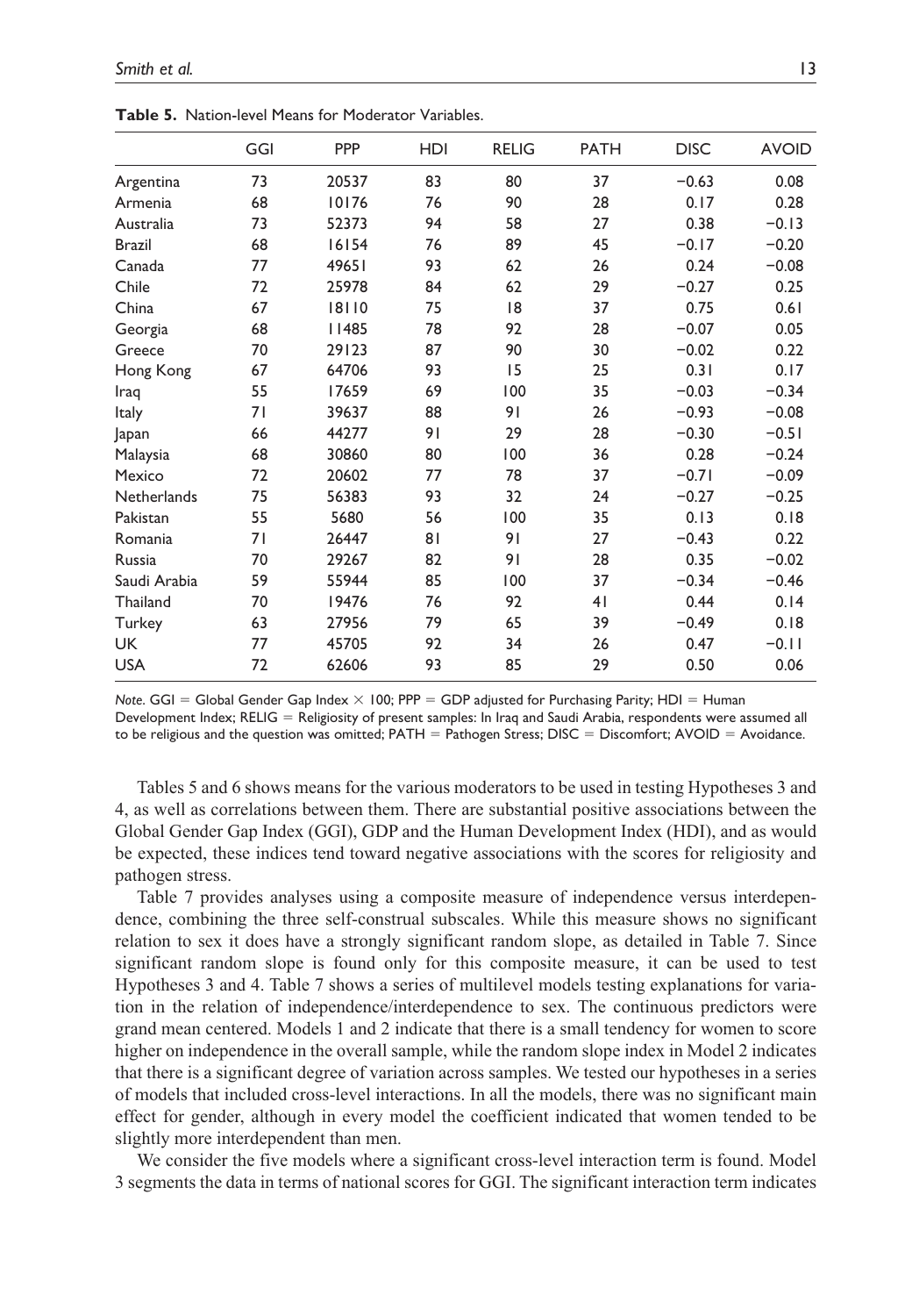|              | GGI     | <b>PPP</b> | HDI       | <b>RELIG</b> | <b>PATH</b> | <b>DISC</b> | <b>AVOID</b> |
|--------------|---------|------------|-----------|--------------|-------------|-------------|--------------|
| <b>IND</b>   | $0.44*$ | 0.24       | 0.31      | $-0.10$      | $-0.12$     | $-0.06$     | $-0.29$      |
| GGI          | ٠       | 0.34       | $0.69***$ | $-0.33$      | $-0.43*$    | 0.05        | 0.11         |
| <b>PPP</b>   |         | ٠          | $0.85***$ | $-0.47*$     | $-0.51*$    | 0.12        | $-0.38$      |
| <b>HDI</b>   |         |            | ٠         | $-0.50*$     | $-0.60**$   | 0.02        | $-0.26$      |
| <b>RELIG</b> |         |            |           | ۰            | 0.36        | $-0.24$     | $-0.11$      |
| <b>PATH</b>  |         |            |           |              | ٠           | $-0.08$     | 0.02         |
| <b>DISC</b>  |         |            |           |              |             | ۰           | 0.28         |
|              |         |            |           |              |             |             |              |

**Table 6.** Correlations between Nation-level Moderators.

*Note*. IND = Mean Independence; GGI = Global Gender Gap Index; PPP = GDP adjusted for Purchasing Parity;  $HDI = Human Development Index$ ; RELIG = Religiosity of present samples; PATH = Pathogen Stress; DISC = Discomfort; AVOID = Avoidance. \**p* < .05. \*\**p* < .01. \*\*\**p* < .001. *n* = 24.

that women become significantly more interdependent than men in nations with low GGI scores and significantly more independent than men in nations with high GGI scores. Model 5 indicates a similar result for nations scoring lower on HDI. These results are contrary to Hypothesis 4a, which was derived from the evolutionary perspective. Consistent with these effects, Model 7 indicates that while there is no overall sex difference in relation to levels of pathogen stress, women are more interdependent than men in nations that are higher on pathogen stress. This is contrary to Hypothesis 4c, also based on the evolutionary perspective. Model 6 shows that women become more interdependent than men as the aggregate self-reported religiosity of the nation increases. This supports Hypothesis 4b. Finally, Model 9 indicates that while there is no sex difference in relation to levels of avoidance, women are more interdependent in samples where avoidance is high. This supports Hypothesis 3b, but there is no effect for the discomfort measure specified in Hypothesis 3a. The table indicates that the percentage of between-nation variance explained by these effects ranges from 4 to 30.

# **Discussion**

This study has provided evidence for the continuing presence of sex differences in self-construal across a broad range of samples drawn from different nations. Consistent with the results of Kashima et al. (1995), Costa et al. (2001) and Schmitt et al. (2008), differences were found on some subscales but not on others. Estimated differences on the self-construal subscales were between 0.07 and 0.25 of a standard deviation on the self-construal subscales, but only .07 for depressive symptoms. This compares with 0.15 for agreeableness, 0.12 for conscientiousness, 0.10 for extraversion, but 0.40 for neuroticism reported by Schmitt et al. (2008). However, the findings pose questions as to possible differences in the extent of sex differences in self-construal compared to those found in personality measures, whether differences vary between the populations sampled, and whether they may be explained in terms of the same predictors.

Firstly, the gender differences in self-construal that we obtained replicate those obtained in the prior study by Kashima et al. (1995). In relation to the study by Kashima et al., our sample was much more extensive, and the sampling was undertaken 20 years later. Both studies sampled students, as have most studies concerning gender differences in Big Five personality traits. Like Kashima et al., we found sex differences on the subscale most closely linked with relatedness, with women scoring higher than men on seeing themselves as more connected to others. Furthermore, as predicted, the more agentic orientation implied by self-consistency showed no sex difference, as Kashima et al. had earlier found. The subscale tapping expressiveness versus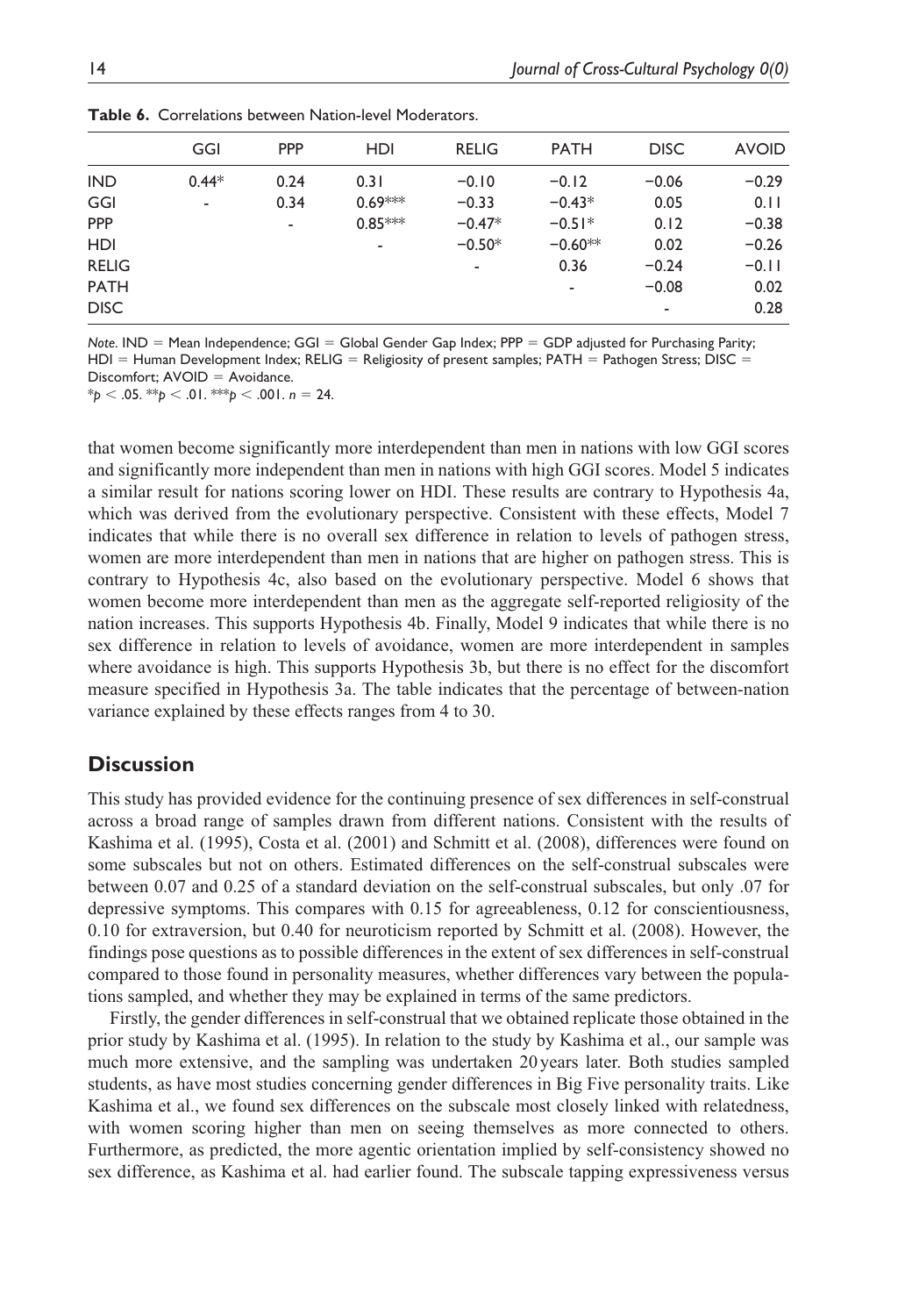|                                                                                                                                                                                                                                                                                                                                                            |            |            |            | 4           | Б          | ◡           |                 | ∞                        | ò          |
|------------------------------------------------------------------------------------------------------------------------------------------------------------------------------------------------------------------------------------------------------------------------------------------------------------------------------------------------------------|------------|------------|------------|-------------|------------|-------------|-----------------|--------------------------|------------|
| $\frac{1}{2}$                                                                                                                                                                                                                                                                                                                                              | $-0.023$   | $-0.008$   | $-0.010$   | $-0.008$    | $-0.008$   | $-0.005$    | $-0.007$        | $-0.006$                 | $-0.01$    |
| Residual                                                                                                                                                                                                                                                                                                                                                   | $0.212***$ | $0.210***$ | $0.210***$ | $0.210***$  | $0.210***$ | $0.210***$  | $0.210***$      | $0.210***$               | $0.210***$ |
| Level-2 residual                                                                                                                                                                                                                                                                                                                                           | $0.023***$ | $0.023***$ | $0.018***$ | $0.020**$   | $0.017***$ | $0.018***$  | $0.016***$      | 0.019***                 | $0.022***$ |
| Random slope                                                                                                                                                                                                                                                                                                                                               |            | $0.004***$ | 0.004*     | $0.004***$  | $0.003**$  | 0.003       | $0.003**$       | 0.004 ***                | $0.002*$   |
| 3 GGI                                                                                                                                                                                                                                                                                                                                                      |            |            | $0.013***$ |             |            |             |                 |                          |            |
| $\mathsf{GGI} \times \mathsf{IND}$                                                                                                                                                                                                                                                                                                                         |            |            | $0.005*$   |             |            |             |                 |                          |            |
| 4 PPP(/10000)                                                                                                                                                                                                                                                                                                                                              |            |            |            | $0.003*$    |            |             |                 |                          |            |
| $PP \times IND$                                                                                                                                                                                                                                                                                                                                            |            |            |            | 0.001       |            |             |                 |                          |            |
| SHDI                                                                                                                                                                                                                                                                                                                                                       |            |            |            |             | 0.00%      |             |                 |                          |            |
| UDI X IND                                                                                                                                                                                                                                                                                                                                                  |            |            |            |             | $0.003*$   |             |                 |                          |            |
| 6 RELIG                                                                                                                                                                                                                                                                                                                                                    |            |            |            |             |            | $-0.264*$   |                 |                          |            |
| RELIG X IND                                                                                                                                                                                                                                                                                                                                                |            |            |            |             |            | $-0.173***$ |                 |                          |            |
|                                                                                                                                                                                                                                                                                                                                                            |            |            |            |             |            |             | $-0.015**$      |                          |            |
| 7 PATH<br>PATH X IND                                                                                                                                                                                                                                                                                                                                       |            |            |            |             |            |             | $-0.005*$       |                          |            |
| 8 DISC                                                                                                                                                                                                                                                                                                                                                     |            |            |            |             |            |             |                 | $0.160***$               |            |
| $DISC \times IND$                                                                                                                                                                                                                                                                                                                                          |            |            |            |             |            |             |                 | $-0.005$                 |            |
| <b>OID NA 6</b>                                                                                                                                                                                                                                                                                                                                            |            |            |            |             |            |             |                 |                          | $0.198*$   |
| AVOID X IND                                                                                                                                                                                                                                                                                                                                                |            |            |            |             |            |             |                 |                          | $0.181***$ |
| PCR<br>C                                                                                                                                                                                                                                                                                                                                                   |            |            | 22         | $\tilde{ }$ | 26         | 22          | $\overline{30}$ | $\overline{\phantom{0}}$ | 4          |
| Note. IND = Gender in relation to Independence. Values: Males = 1, Females = 2; GGI = Global Gender Gap Index; PPP = GDP/PPP; HDI = Human Development Index;<br>RELIG = Religiosity of present sample; PATH = Pathogen Stress; DISC = Discomfort; AVOID = Avoidance; PCR = Percent Variance Reduction between levels.<br>*p < .05. **p < .01. ***p < .001. |            |            |            |             |            |             |                 |                          |            |

Table 7. Hierarchical Linear Models Testing Moderators of the Relation of Independent Self-Construal with Sex. **Table 7.** Hierarchical Linear Models Testing Moderators of the Relation of Independent Self-Construal with Sex.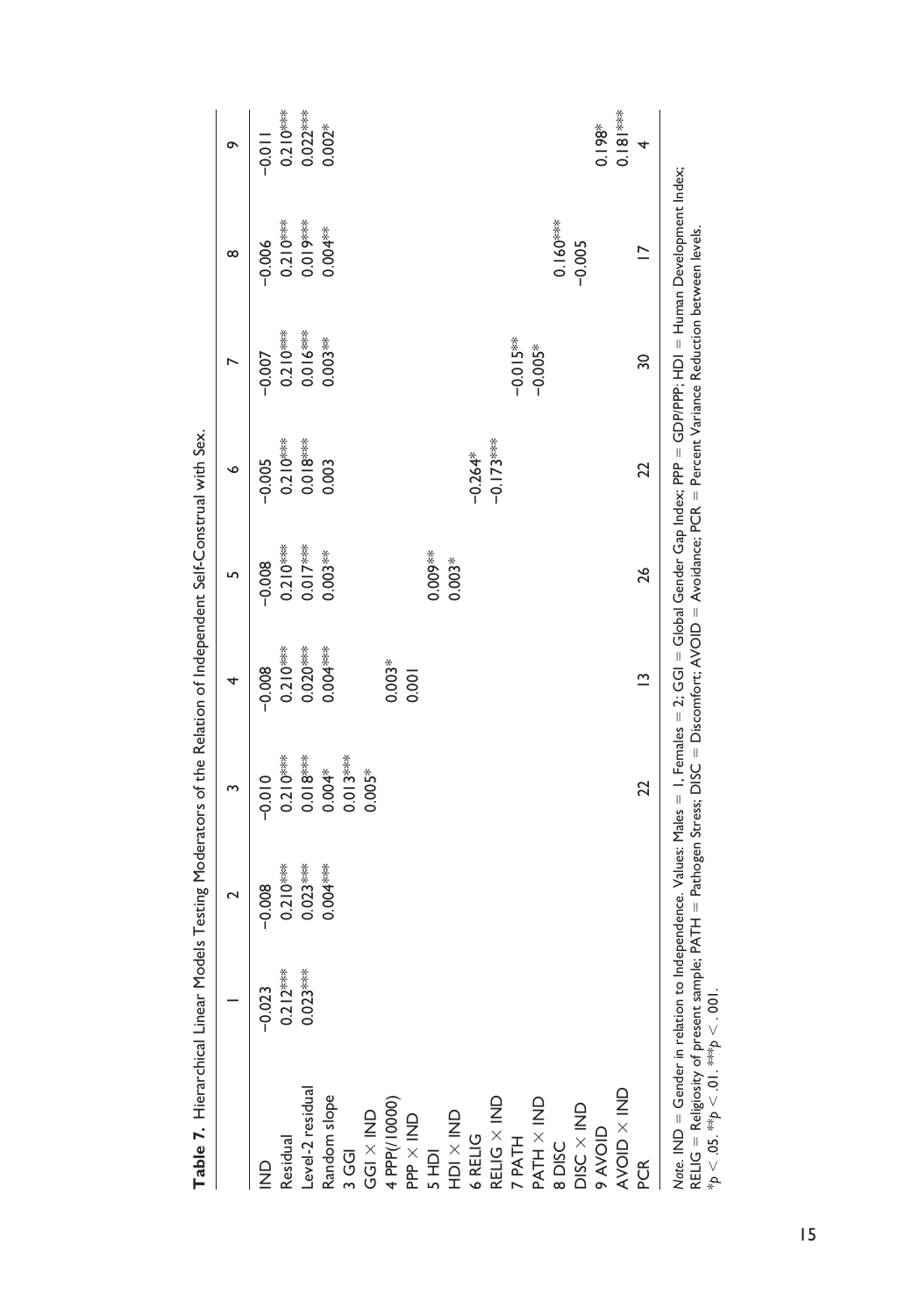harmony also showed no difference, and it may be unsuited to tapping sex differences, as women are not only frequently more concerned with harmony but also often more expressive. Evidence for the validity of this subscale is that it does show the expected contrast between high harmony for Asian samples and high expressiveness elsewhere (Vignoles et al., 2016). Given the lack of effect for some subscales, we found that only the 17-item overall measure of independence versus interdependence yielded random slope indices. These provided the most defensible basis for testing explanations of the differences obtained.

Our larger sampling of cultural groups and the availability of additional measures enabled us to extend the analysis by Kashima et al. (1995) by testing alternative explanations for the sex effects that we obtained. Here we find that the basic proposition advanced by proponents of both the social identity and the evolutionary perspectives that sex differences will be greater in samples that are higher on the Global Gender Gap Index, on the Human Development Index and on pathogen stress is not supported by our data. We consider next whether these effects could best be understood in terms of conceptualization, measurement or sampling.

*Conceptualization.* The evolutionary account of increased sex differences in personality within nations high on gender equity rests upon evidence for the genetic determinants of personality. Self-construals are conceptualized as cultural adaptations to context, and may therefore be more labile and more responsive to a variety of local determinants, including inducements toward different types of social comparisons. More direct evidence will be required of the locally predominant focus of social comparisons in relation to respondent sex before one could know whether the present result is attributable to variations in who compares themselves to who.

If the contrast between the results for self-construal and those reported earlier for personality could be attributable to the differing ways in which these variables are conceptualized, the results obtained with the measure of depressive symptoms that was included as a proxy personality variable becomes relevant. However, we obtained findings consistent with those of Lippa (2010) that sex differences in neuroticism are unrelated to gender equity, as well as the findings of Borkenau et al. (2013) that men do not vary more than women in perceived neuroticism. Measures of the Big Five personality dimensions that do show sex differences would be required to further clarify the contrasting conceptualizations.

*Measurement.* The effects that were obtained for self-rated religiosity and avoidance of norms provide suggestions as to more fruitful lines of investigation. These variables are both proximal rather than distal in nature. Proximal predictors are more likely to capture the attributes characterizing student groups than predictors that summarize attributes of national groups as a whole. Schmitt (2014) proposed that high religiosity would attenuate gender differences and this effect was also found in the present data. As Table 5 indicates, reported religiosity was high in most samples. This effect may therefore be driven by the low sex differences found in those few samples with low reported religiosity: Japan, China, Hong Kong, UK, and the Netherlands.

The measures of discomfort in relation to social expectations and avoidance of normatively constrained settings were newly developed and further investigation will be required to determine their validity. Avoidance is likely to be more possible in groups whose norms are loose rather than tight (Gelfand et al., 2011). In the present data, avoidance of social expectations was particularly low in Saudi Arabia, Japan and Iraq. The finding of a significant moderation by this type of measure is consistent with the social identity perspective of Guimond et al. (2007).

*Sampling.* The predictions of sex differences in self-construal and depressive symptoms, and of the ways in which predictors may moderate their occurrence were only partially supported. Testing of these types of hypothesis requires a substantial number of samples, and coverage of only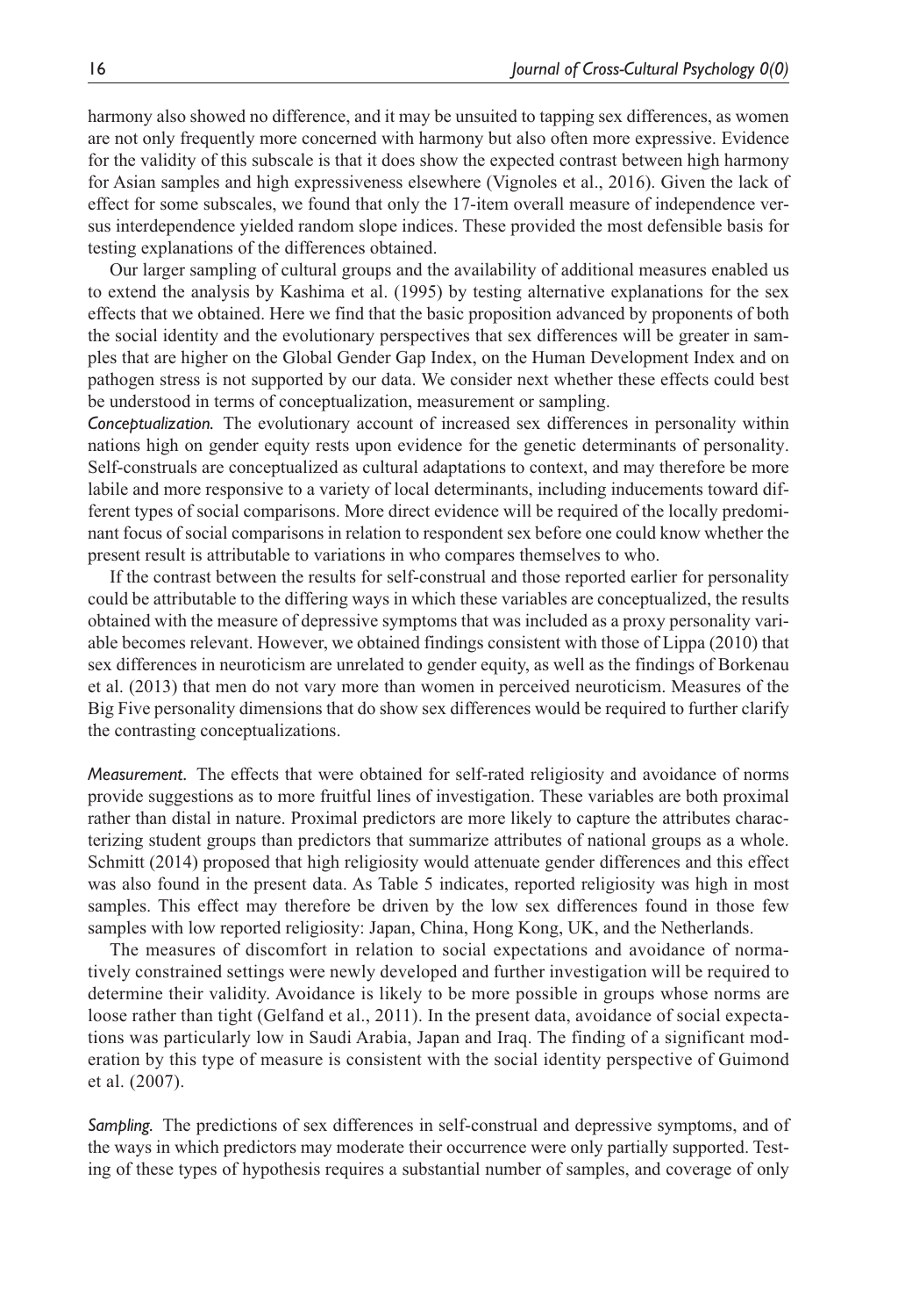24 nations may have been insufficient to avert Type 1 errors. Nonetheless, distinctive effects were already obtained, albeit at modest levels of significance.

If context may be a stronger determinant of sex differences in self-construal than it is for sex differences in personality, it becomes important to consider the contexts that are sampled in particular studies. The research of Hopcroft and McLaughlin (2012) illustrates one of the factors that may affect sex differences in the general population much more than in student populations. These authors found that the larger sex difference in depressive symptoms in high gender equity nations (Hopcroft & Bradley, 2007) could be explained by the greater stress of raising children in high gender-equity nations. While we found no overall sex difference in depressive symptoms, some samples showed much greater variability than others, suggesting that local factors may have affected the relation between sex and depressive symptoms.

Although all of the most relevant prior studies did also sample students, there is a substantial time gap between the collection of the present data in 2018 and the earlier data collection dates. The data analyzed by Schmitt et al. (2008) were collected in approximately 2001 to 2002, with that collected by Costa et al. (2001) and Kashima et al. (1995) being drawn from the preceding decade. The studies by Lippa (2010) and Mac Giolla and Kajonius (2018) sampled adults rather than students, with their data collected in 2005 and between 2006 and 2011 respectively. We have substantial evidence of recent cultural change in many nations from successive waves of the World Values Survey (Li & Bond, 2010; Inglehart & Oyserman, 2004; Welzel, 2013), focused particularly on increased individualism and endorsement of emancipative values. Student groups are likely to be in the forefront of such change. Furthermore, self-construals are likely to be more amenable to cultural change than personality traits. Recent cultural changes may certainly tend to reduce sex differences in self-construal, but our data find differences to be still present. It is equally possible that cultural changes such as secularization, expansion of higher education and students' reliance on social media will cause a convergence between cultures in the strength of the factors that enhance or diminish sex differences. We need to know more about the norms characterizing gender relations within current campus cultures and their possible implications for those types of sex difference that are less directly linked with biologically evolved differences.

#### **Conclusion**

This study has presented evidence for a somewhat different picture of sex differences in selfconstrual among contemporary student populations than might be predicted on the basis of prior studies of sex differences. Across samples we find no evidence for culture-general sex differences. Instead we find that women see themselves as more interdependent in contexts low in gender equity and more independent in contexts high on gender equity. We require further evidence as to the replicability of this finding and fuller testing of explanations that are specifically distinctive to determinants of self-construal.

#### **Declaration of Conflicting Interests**

The author(s) declared no potential conflicts of interest with respect to the research, authorship, and/or publication of this article.

#### **Funding**

The author(s) disclosed receipt of the following financial support for the research, authorship, and/or publication of this article: The work of Maria Efremova was supported by the framework of the HSE Basic Research Program. Aside from this, the authors received no financial support for the research, authorship and/or publication of this article.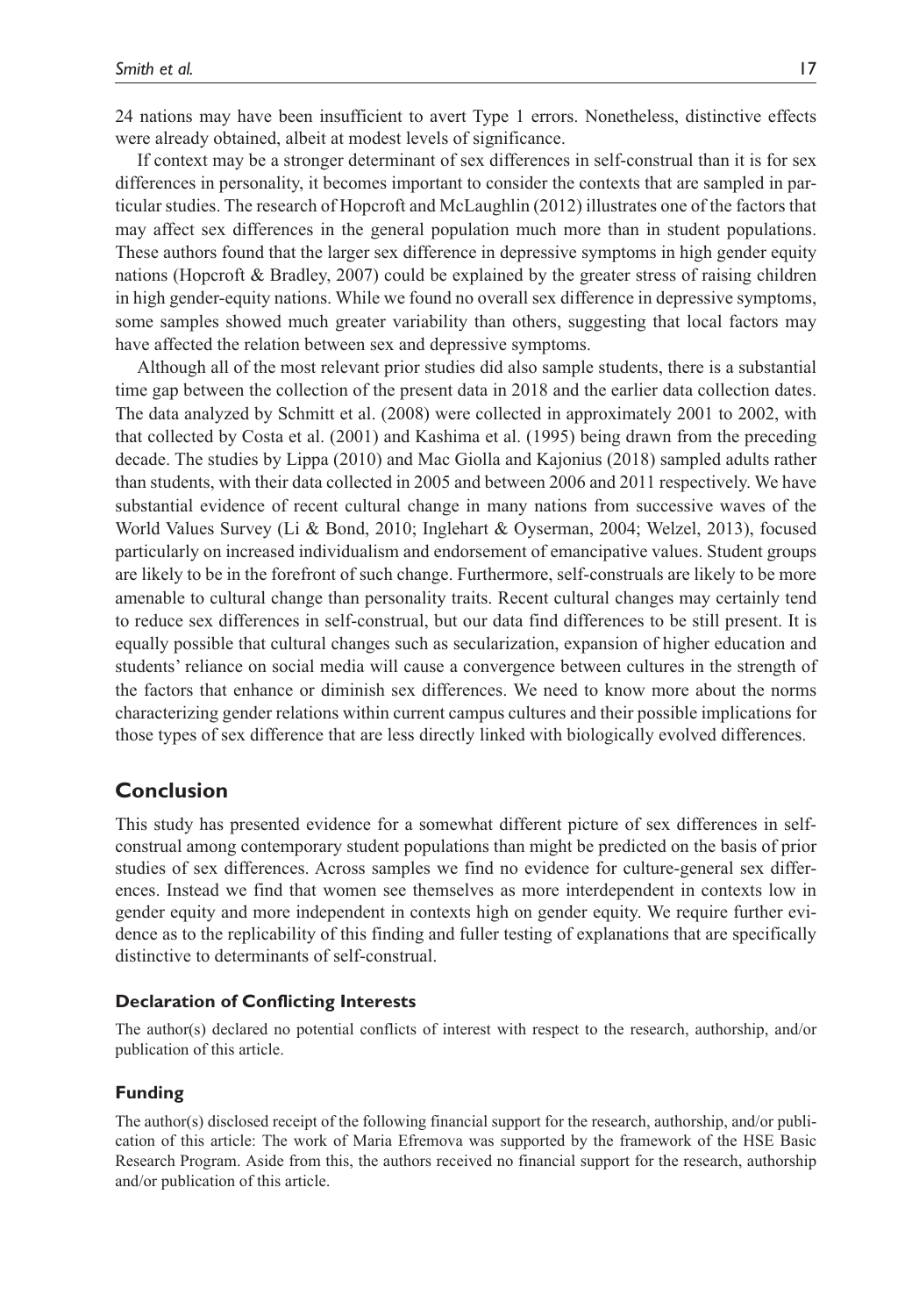## **ORCID iDs**

Peter B. Smith D <https://orcid.org/0000-0002-5300-2611> Vladimer Gamsakhurdia D <https://orcid.org/0000-0002-5297-4777> Alin Gavreliuc **<https://orcid.org/0000-0001-8411-0327>** Ceren Gunsoy **D** <https://orcid.org/0000-0001-9505-6178> Trawin Chaleeraktrakoon D <https://orcid.org/0000-0001-7164-9307>

#### **Notes**

- 1. The clusters were Anglo, Brazil, Caucasus, East Asian, Latin American, North European, Mediterranean, Middle Eastern, Russian, Southeast Asian.
- 2. Here, we follow Rutkowski and Svetina (2014), who recommended that where the number of samples is large, ". . .SRMR is not used in isolation, if it is used at all. Rather, it should be used in conjunction with the CFI and TLI. And where inconsistencies in these measures arise, the analyst would be better served by relying on the CFI and TLI" (p.52).
- 3. Nation-level percentages for religiosity were also taken from the World Values Survey, waves 5 and 6. The two measures correlated at  $0.78$ ,  $n = 23$ , supporting the representativeness of our samples.

### **References**

- Archer, J. (2019). The reality and evolutionary significance of human psychological sex differences. *Biological Review*s, *94*(4), 1381–1415.
- Beauvois, J. L., & Dubois, N. (1988). The norm of internality in the explanation of psychological events. *European Journal of Social Psychology*, *18*(4), 299–316.
- Becker, M., Vignoles, V. L., Owe, E., Easterbrook, M. J., Brown, R., Smith, P. B., Bond, M. H., Regalia, C., Manzi, C., Brambilla, M., Aldhafri, S., González, R., Carrasco, D., Paz Cadena, M., Lay, S., Schweiger Gallo, I., Torres, A., Camino, L., Özgen, E., Güner, Ü. E., . . .Koller, S. H. (2014). Cultural bases for self-evaluation: Seeing oneself positively in different cultural contexts. *Personality and Social Psychology Bulletin*, *40*, 657–675.
- Berry, J. W. (2018). Ecocultural perspective on human behaviour. In A. Uskul & S. Oishi (Eds.), *Socioeconomic environment and human psychology* (pp. 1–18). Oxford University Press.
- Bond, R., & Smith, P. B. (1996). Culture and conformity: A meta-analysis of studies using Asch's (1952b, 1956) line judgment task. *Psychological Bulletin*, *119*(1), 111–137.
- Borkenau, P., McCrae, R. R., & Terracciano, A. (2013). Do men vary more than women in personality? A study in 51 cultures. *Journal of Research in Personality*, *47*(2), 135–144.
- Carleton, R. N., Thibodeau, M., Teale, M., Welch, P., Abrams, M., Robinson, T., & Asmundson, G. (2013). The center for epidemiologic studies depression scale: A review with a theoretical and empirical examination of item content and factor structure. *Plos One*, *8*(3): e58067. [https://doi.org/10.1371/journal.](https://doi.org/10.1371/journal.pone.0058067) [pone.0058067](https://doi.org/10.1371/journal.pone.0058067).
- Costa, P. T., & McCrae, R. R. (1995). Domains and facets: Hierachical personality assessment using the revised NEO personality inventory. *Journal of Personality Assessment*, *64*(1), 21–50.
- Costa, P. T., Terracciano, A., & McCrae, R. R. (2001). Gender differences in personality traits across cultures: Robust and surprising findings. *Journal of Personality and Social Psychology*, *81*(2), 322–331. <https://doi.org/10.1037/0022-3514.81.2.322>
- Eagly, A. (1987). *Sex differences in social behavior*. Erlbaum.
- Falk, A., & Hermle, J. (2018). Relationship of gender differences in preferences to economic development and gender equality. *Science*, *362*(6412), eaas9899.
- Fincher, C. L., & Thornhill, R. (2008). Assortative sociality, limited dispersal, infectious disease and the genesis of the global pattern of religion diversity. *Proceedings of the Royal Society B*, *275*(1651), 2587–2594.
- Fincher, C. L., & Thornhill, R. (2012). Parasite stress promotes in-group assortative sociality: The cases of strong family ties and heightened religiosity. *Behavioral and Brain Sciences*, *35*(2), 61–79.
- Gelfand, M. J., Raver, J. L., Nishii, L, Leslie, L., Lun, J., Lun, B. C., Duan, L., Almaliach, A., Ang, S., Arnadottir, J., Aycan, Z., Boehnke, K., Boski, P., Cabecinhas, R., Chan, D., Chhokar, J., D'Amato, A.,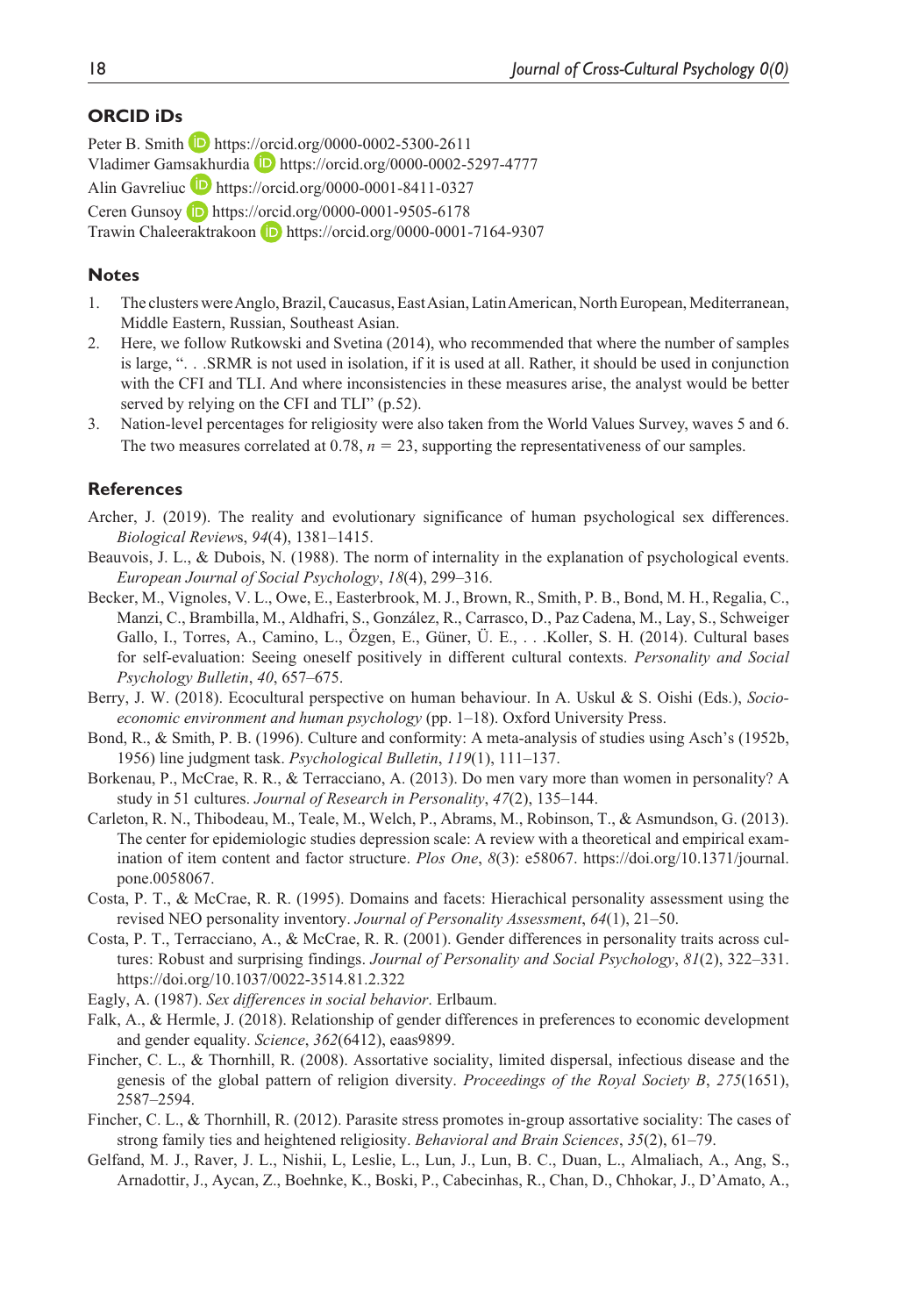Ferrer, M., Fischlmayr, I. C., Fischer, R., . . . Yamaguchi, S. (2011). Differences between tight and loose cultures: A 33 nation study. *Science*, *332*(6033), 1100–1104.

- Guimond, S., Branscombe, N., Brunot, S., Buunk, A. P., Chatard, A., Desert, M., Garcia, D. M., Haque, S., Martinot, D., & Yzerbyt, V. (2007). Culture, gender and the self: Variations and impact of social comparison processes. *Journal of Personality and Social Psychology*, *92*(6), 1118–1134.
- Guimond, S., Chatard, A., Branscombe, N., Brunot, S., Buunk, A. P., Conway, M., Crisp, R. J., Dambrun, M., Désert, M., Garcia, D. M., Haque, S., Leyens, J.-P., Lorenzi-Cioldi, F., Martinot, D., Redersdorff, S., & Yzerbyt, V. (2006a). Social comparison across cultures 11: Change and stability in self-views – experimental evidence. In S. Guimond (Ed.), *Social comparison and social psychology: Understanding cognition, intergroup relations and culture* (pp. 318–344). Cambridge University Press.
- Guimond, S., Chatard, A., Martinot, D., Crisp, R., & Redersdorff, S. (2006b). Social comparison, selfstereotyping, and gender differences in self-construals. *Journal of Personality and Social Psychology*, *90*(2), 221–242.
- Hofstede, G. (2001). *Culture's consequences: Comparing values, behaviors, institutions and organizations across nations*. Sage.
- Hong, Y. Y., Morris, M. W., Chiu, C. Y., & Benet Martinez, V. (2000). Multicultural minds: A dynamic constructivist approach to culture and cognition. *American Psychologist*, *55*(7), 709–720.
- Hopcroft, R. L., & Bradley, D. B. (2007). The sex difference in depression across 29 countries. *Social Forces*, *85*(4), 1483–1507.
- Hopcroft, R. L., & McLaughlin, J. (2012). Why is the sex gap in feelings of depression wider in high gender equity countries? The effect of children on the psychological well-being of men and women. *Social Science Research*, *41*(3), 501–513.
- Inglehart, R., & Oyserman, D. (2004). Individualism, autonomy and self-expression: The human development syndrome. In H. Vinken, J. Soeters, & P. Ester (Eds.), *Comparing cultures: Dimensions of culture in a comparative perspective* (pp. 74–96). Brill.
- Jetten, J., Postmes, T., & McAuliffe, B. J. (2002). "We're all individuals": Group norms of individualism and collectivism, levels of identification and identity threat. *European Journal of Social Psychology*, *32*(2), 189–207.
- Kashima, Y., Yamaguchi, S., Kim, U., Choi, S.-C., Gelfand, M. J., & Yuki, M. (1995). Culture, gender, and self: A perspective from individualism-collectivism research. *Journal of Personality and Social Psychology*, *69*(5), 925–937.
- Li, L. M. W., & Bond, M. H. (2010). Value change: Analyzing national change in citizen secularism across four time periods in the World Values Survey. *The Social Science Journal*, *47*, 294–306.
- Lippa, R.A. (2010). Sex differences in personality traits and gender-related occupational preferences across 53 nations: Testing evolutionary and social-environmental theories. *Archives of Sexual Behavior*, *39*(3), 619–636.
- Lorenzi-Cioldi, F., & Chatard, A. (2006). The cultural norm of individualism and group status: The implications for social comparison. In S. Guimond (Ed.), *Social comparison and social psychology: Understanding cognition, intergroup relations and culture* (pp. 264–282). Cambridge University Press.
- Mac Giolla, E., & Kajonius, P. (2018). Sex differences in personality are larger in gender equal countries: Replicating and extending a surprising finding. *International Journal of Psychology*, *54*(6), 705–711. <https://doi.org/10.1002/ijop.12529>
- Markus, H. R., & Kitayama, S. (1991). Culture and the self: Implications for cognition, emotion, and motivation. *Psychological Review*, *98*(2), 224–253.
- McCrae, R. R., & Costa, P. T., Jr. (1997). Personality trait structure as a hman universal. *American Psychologist*, *52*, 509–516.
- McCrae, R. R., & Terracciano, A., & Personality Profiles of Cultures Project. (2005). Universal features of personality traits from the observer's perspective: Data from 50 cultures. *Journal of Personality and Social Psychology*, *88*(3), 547–561. <https://doi.org/10.1037/0022-3514.88.3.547>
- Mischel, W. (1977). The interaction of person and situation. In E. Magnusson & N. S. Endler (Eds.), *Personality at the crossroads: Current issues in interactional psychology* (pp. 333–352). Erlbaum.
- Muthén, L. K., & Muthén, B. O. (1998–2017). *Mplus user's guide* (6th ed.). Muthén & Muthén.
- Oyserman, D., Coon, H. M., & Kemmelmeier, M. (2002). Rethinking individualism and collectivism: Evaluation of theoretical assumptions and meta-analyses. *Psychological Bulletin*, *128*(1), 3–72